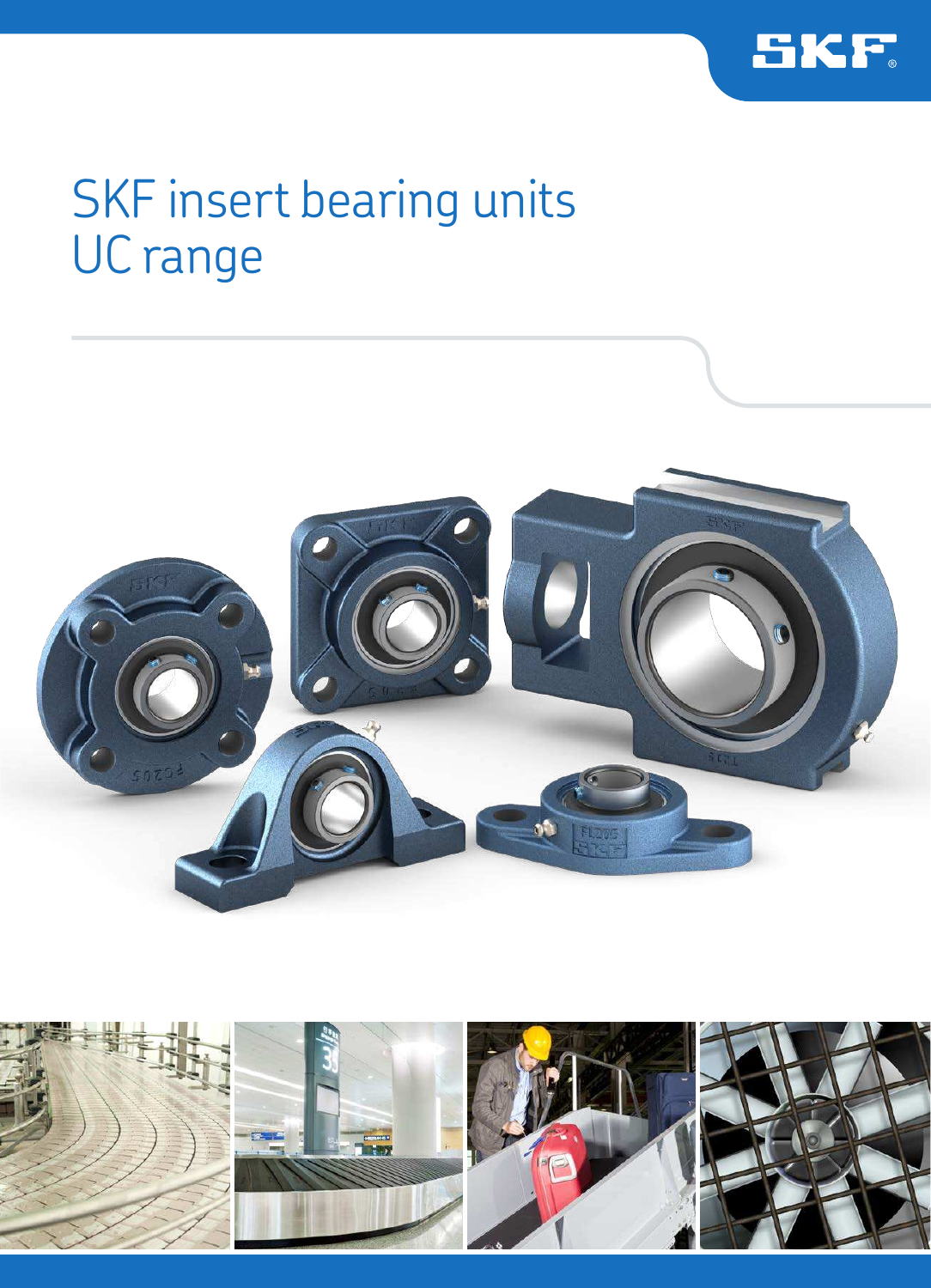# SKF UC range, designed for JIS\* equipment

**You need a robust and reliable insert bearing unit solution, one that's easy to install, simple to order and improves productivity. SKF now offers a product that matches your operational and application requirements.** 

At SKF, we have developed a range of insert bearing units, called "UC range", designed to be interchangeable with JIS\* equipment. These SKF UC bearing units are designed with a set screw locking feature, to operate in environments where systemic vibrations are characteristic application conditions.

#### **Easy to order, easy to replace**

You want a solution that makes your life easy –A solution with the same boundary dimensions, housing conigurations and part numbers as many other products available today on the market.

The SKF insert bearing units - UC range achieves this and more. It's an interchangeable solution with JIS\* housings available today on the market with an enhanced locking design insert bearing that helps provide more productive, more reliable, and smoother running rotating equipment.

What's more, no modification of your machine is needed. The dimensions meet most of the current UC designated bearing unit itting requirements, enhancing interchangeability. And whatever product you need, with SKF you know it will be easy to obtain and straightforward to install.

\* JIS: Japanese Industrial Standards







### Applications include

- Parcel and baggage handling conveyors
- Material handling conveyors
- Food process machinery
- Packaging equipment
- HVAC equipment
- Agriculture machinery
- Construction machinery
- Textile machinery
- Fitness equipment
- Escalators
- Metals industry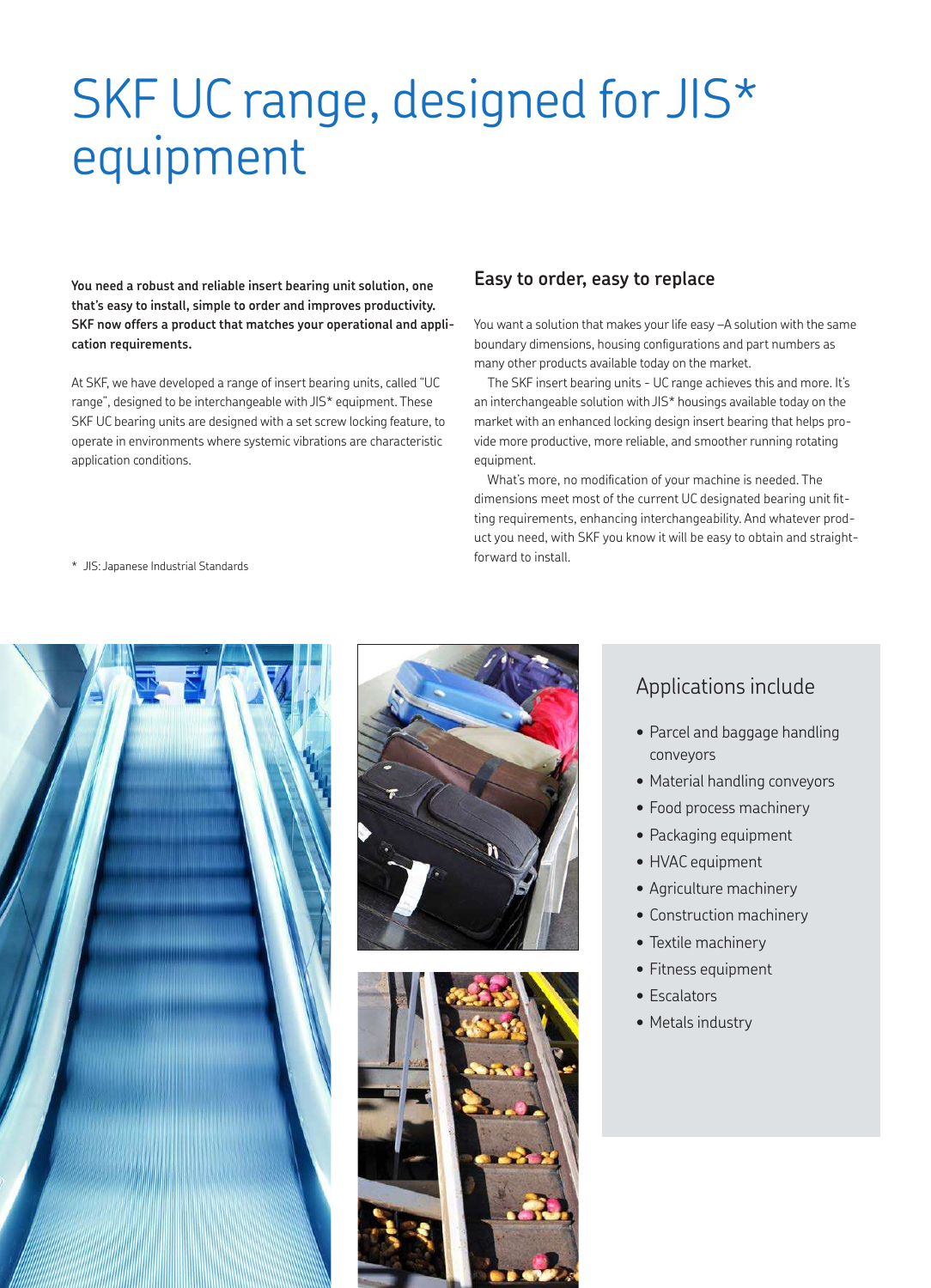

#### **Combining JIS\* compatibility with SKF reliability**

With over 100 years of experience, SKF understands machine and plant productivity and the need to deliver high rotating equipment performance.

The SKF UC range has been designed to provide reliable performance as well and reduce machine downtime. It includes specific features that can make the difference in your equipment.



#### **An enhanced set screw locking system**

One of the reasons for failure in a low speed, highly loaded conveyor applications is machine vibration loosening the locking systems.

SKF has overcome this problem by using an enhanced set screw locking design. At its heart is a nylon patch that creates extra resistance to screw loosening. A simple, solution which eliminates the labour associated with the use of messy liquid locking compounds that have no removal or reinstallation options.

UP TO 16% BETTER HOLDING POWER ON **SHAFTS** 

The locking device on the SKF UC range increases the axial holding power by up to 16% **(→ Diagram 1)**, so there is greater grip between the shaft and bearing. This is a big advantage for units operating in systemic vibrating applications, such as conveyors.

#### **A solid base and solid feet for increased cleanliness and better bearing unit support**

The solid base design of SKF insert bearing units – UC range provides a cleaner surface with less contaminant ingress for improved bearing unit support, especially the often heavily contaminated conveyor operating environment. A solid base design is now standard on our two bolt flanged housings as well as a solid feet on our pillow block housings  $(\rightarrow$  fig. 1). This limits the opportunity for dirt to collect underneath the housing support – another step forward for better bearing unit hygiene.



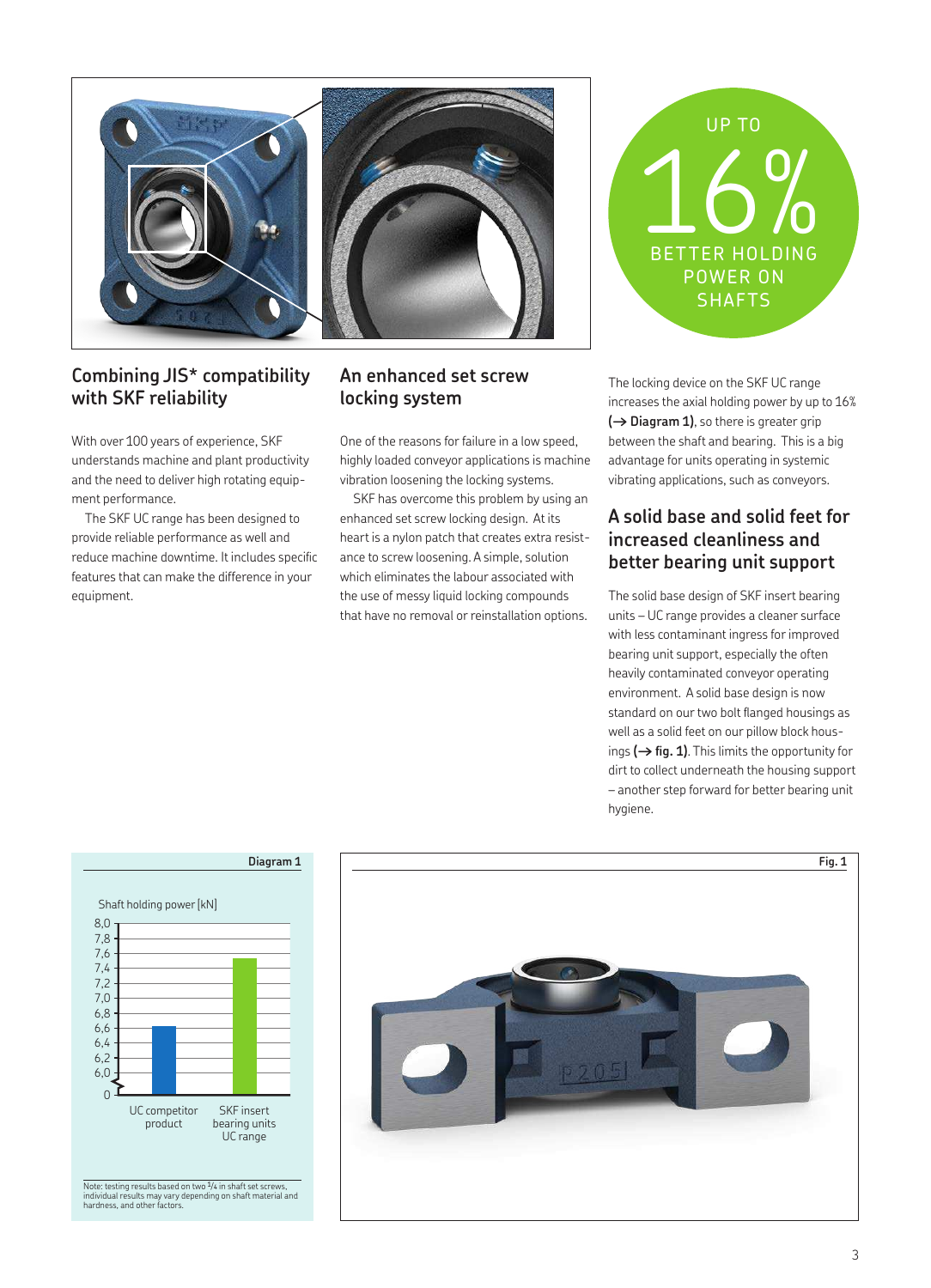

#### **Optional end covers for langed and take-up housings**

To comply with health and safety regulations, SKF UC bearing units with flanged and take-up housings are available with polypropylene end covers. SKF offers these end covers as high availability option.

#### **SKF high-quality grease**

Poor lubrication accounts for over 36% of premature bearing failures. In fact, most low speed applications fail due to lubrication related issues, not necessarily due to bearing fatigue. Provided recommended maintenance intervals are followed, SKF high-quality grease helps bearings achieve expected service life as the SKF range of lubricants are designed to perform under real conditions (→ Table 1).



#### **Sealing system**

The standard seal for SKF insert bearing units – UC range is the rugged integral seal protected with an additional flinger to help exclude contaminants. The integral seal consists of a pressed sheet steel washer with a sealing lip made of NBR bonded to its inner surface. The coated non-contact sheet steel washer forms a narrow gap with the cylindrical surface of the inner ring protecting the land-riding seal against contaminants. Enhancing the seal's effectiveness are externally applied coated flingers.

Other sealing solutions are available for extremely contaminated operating environments. Please contact the SKF application engineering service for more information.

#### **Beneit from the SKF's global distribution network**

Finding replacement parts can sometimes be a challenge. SKF is well positioned to bring you the right support and the right parts, no matter where your application is based. We have 17 000 distribution locations in over 130 countries around the globe.

|                                                  |                                                                              | Table 1 |
|--------------------------------------------------|------------------------------------------------------------------------------|---------|
| Lubricating greases                              |                                                                              |         |
| <b>Technical specification</b>                   | Grease fills in<br>standard insert bearings<br>standard insert bearing units |         |
| <b>Thickener</b>                                 | Lithium-calcium soap                                                         |         |
| Base oil                                         | Mineral oil                                                                  |         |
| Colour                                           | Yellowish brown                                                              |         |
| Temperature range [°C]<br>(continuous operation) | $-30$ to $+1201$                                                             |         |
| Kinematic viscosity [mm2/s]                      | 190/15                                                                       |         |
| Consistency<br>(to NLGI scale)                   | $\overline{2}$                                                               |         |
| <b>Other</b>                                     | Long life grease                                                             |         |

1) The temperature range for reliable operation in accordance with the SKF trafic light concept is between 10 and 120 °C.

#### **The advantages for you at a glance**

- Interchangeable with JIS\* housings
- A more secure locking system in applications where systemic vibrations occur
- Widely available throughout SKF's global distribution network resulting in shorter lead times

\* JIS: Japanese Industrial Standards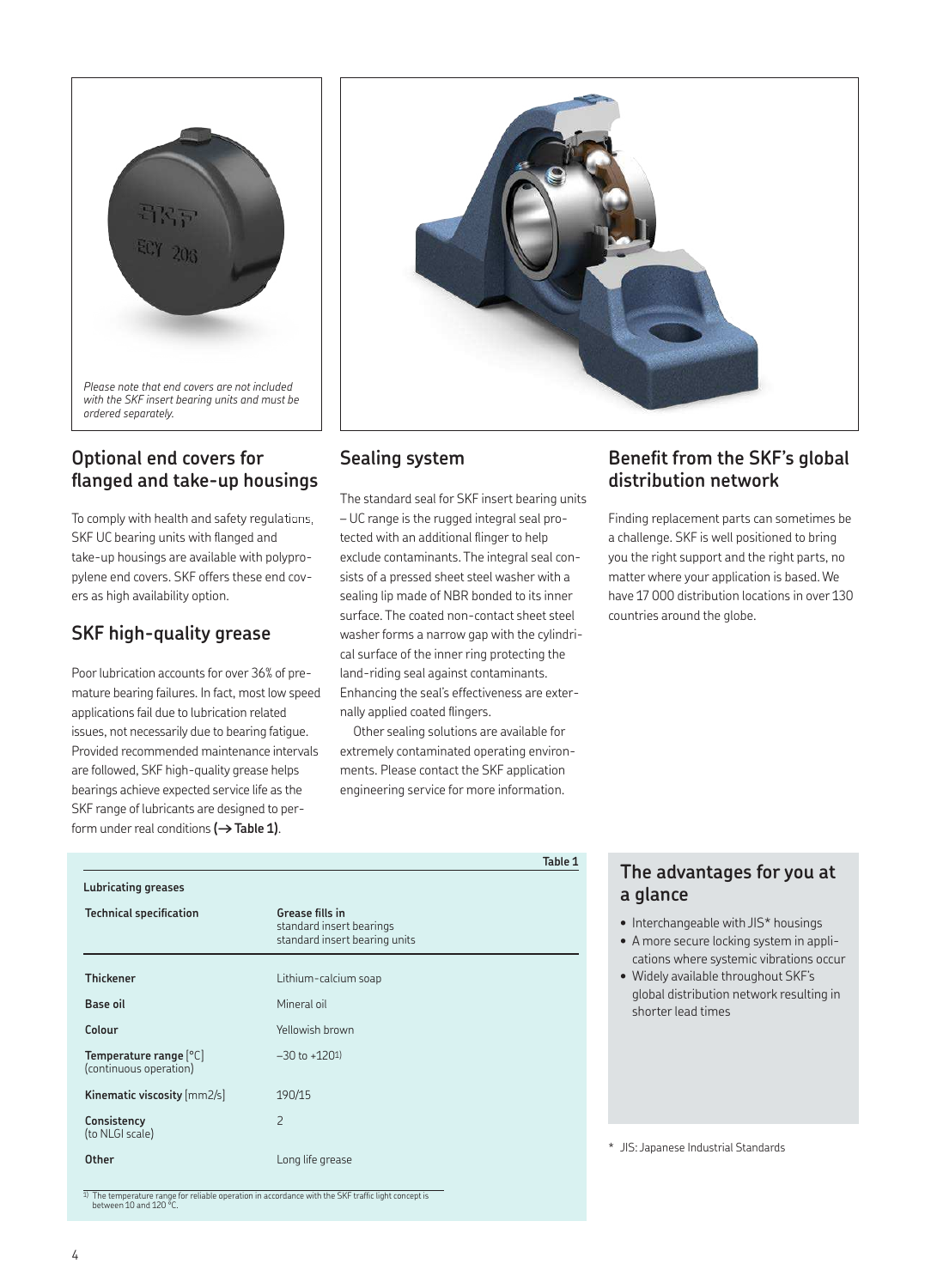### Designations

The complete designation for the SKF insert bearing units – UC range consists of:

- Prefixes, identifying insert bearing or housing series
- Figures, identifying the size
- Sufixes, identifying design and variants

More details about the basic designations and the supplementary designations can be obtained from the table **Designation system.** 

#### **Designation system Examples:** UCP 205 UC P 2 05 UCF 205-15 UC F 2 05-15 UCP 205<br>
UCFL 205-15<br>
UCFL 204B<br>
T 215<br>
UC 312<br>
UC 312<br>
UC 312<br>
UC 312 T 215 T 2 15 UC 312 UC 312 **Bearing series UC** Insert bearing, cylindrical bore with set screws **Housing type P** Pillow block unit<br> **F** Flanged unit, squ **F** Flanged unit, square 4-bolt flange<br>**FL** Flanged unit, oval 2-bolt flange **FL** Flanged unit, oval 2-bolt flange<br> **FC** Flanged unit, round 4-bolt flang<br> **FS** Flanged unit, square piloted 4-b Flanged unit, round 4-bolt flange **FS** Flanged unit, square piloted 4-bolt flange <sup>2)</sup><br> **T** Take-up unit for linear motion <sup>1)</sup> **T** Take-up unit for linear motion <sup>1)</sup><br> **FB** Flanged unit. 3-bolt flange <sup>1)</sup> **FB** Flanged unit, 3-bolt flange 1)<br>**PA** Tapped base pillow block unit **PA** Tapped base pillow block unit<sup>1)</sup><br> **LP** Pillow block unit. lower center h **LP** Pillow block unit, lower center height <sup>2)</sup><br>
PH Pillow block unit, high center height <sup>2)</sup> **PH** Pillow block unit, high center height <sup>2)</sup> **IP** Thick pillow block unit 2) **FA** Take-up unit for swivel motion 2) **C** Cartridge unit 2) **HA** Hanger unit 2) **Dimension series 2** Normal series **3** Heavy duty series 1) **Bore diameter** For metric shaft **04** 20 mm **15** 75 mm For inch shaft 1) Two-digit number follows the basic metric bearing size and is separated from this by a hyphen; it is the number of sixteenths ( 1/16) of an inch **05-15**  $15/16$  in = 23,813 mm **Sufixes B** Revise mounting bearing in housing<br>**Z** With inch threaded attaching holes w **Z** With inch threaded attaching holes when metric is the standard **J** Pressed steel cage (omitted in size above 210 as pressed steel cage is standard feature) **AH** Air handling execution<br>**VZ811** With groove for mounti With groove for mounting end cover (omitted in some flanged housing types as a standard design)

1) Planned launch mid 2017. Contact your local SKF representative for more information. 2) Planned launch mid 2018. Contact your local SKF representative for more information.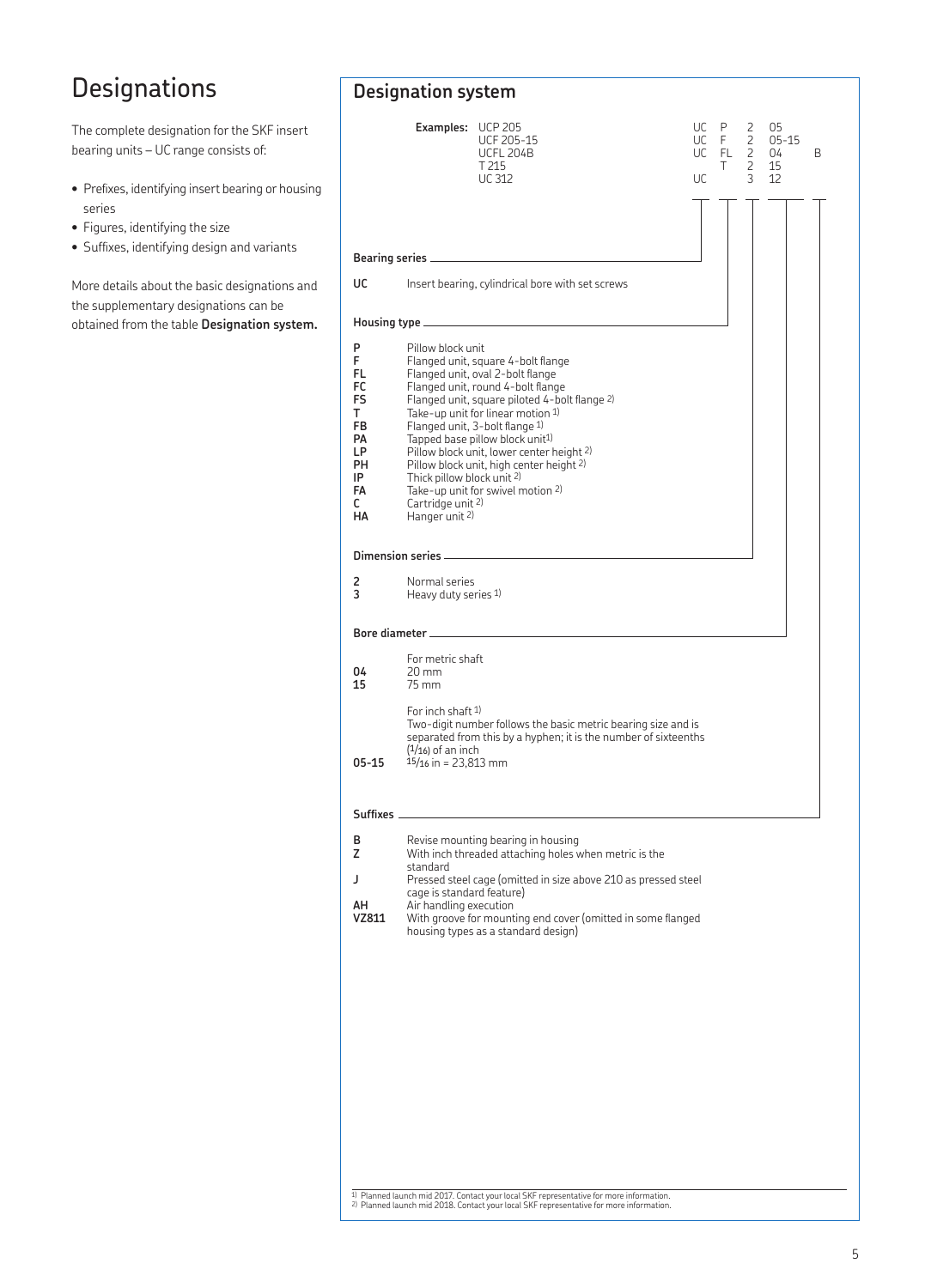#### **skf.com**

® SKF is a registered trademark of the SKF Group.

 $\circledcirc$  SKF Group 2018<br>The contents of this publication are the copyright of the publisher and may not be reproduced (even<br>extracts) unless prior written permission is granted. Every care has been taken to ensure the accur

**PUB BU/P2 17273 EN** · September 2018

Certain image(s) used under license from Shutterstock.com.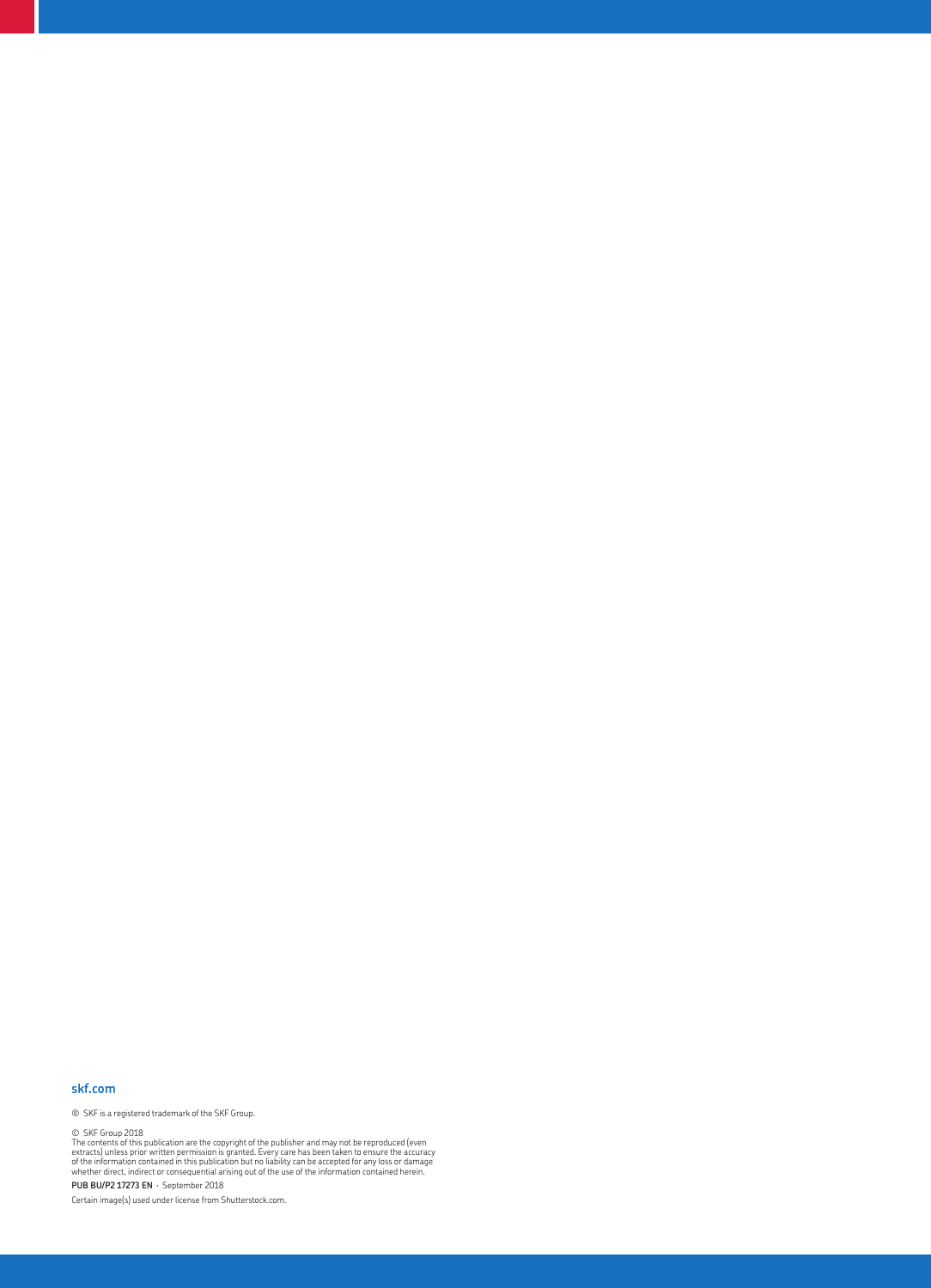



Polymer cage for size 204 to 210 Pressed steel cage for size 211 and above

| <b>Dimensions</b> |     |      | <b>Basic load ratings</b><br>dynamic | static | <b>Fatique load</b><br>limit | <b>Limiting speed</b><br>with shaft<br>tolerance h6 | Mass | <b>Designation</b> |       |         |      |                          |
|-------------------|-----|------|--------------------------------------|--------|------------------------------|-----------------------------------------------------|------|--------------------|-------|---------|------|--------------------------|
| d                 | D   | B    | С                                    | $d_1$  | S <sub>1</sub>               | $\frac{r_{1,2}}{min.}$                              | С    | $C_0$              | $P_u$ |         |      |                          |
| mm                |     |      |                                      |        |                              |                                                     | kN   |                    |       | r/min   | kg   | $\overline{\phantom{0}}$ |
| 20                | 47  | 31   | 15                                   | 28,7   | 18,3                         | $\mathbf 1$                                         | 12,7 | 6,7                | 0,3   | 6500    | 0,15 | <b>UC 204</b>            |
| 25                | 52  | 34   | 15                                   | 33,7   | 19,7                         | 1                                                   | 14,0 | 7,8                | 0,3   | 5850    | 0,19 | <b>UC 205</b>            |
| 30                | 62  | 38,1 | 18                                   | 39,8   | 22,2                         | 1                                                   | 19,5 | 11,4               | 0,5   | 5 0 0 0 | 0,30 | <b>UC 206</b>            |
| 35                | 72  | 42,9 | 19                                   | 46,8   | 25,4                         | 1,1                                                 | 25,5 | 15,3               | 0,7   | 4 3 0 0 | 0,46 | <b>UC 207</b>            |
| 40                | 80  | 49,2 | 22                                   | 52,5   | 30,2                         | 1,1                                                 | 32,5 | 20,0               | 0,9   | 3750    | 0,61 | <b>UC 208</b>            |
| 45                | 85  | 49,2 | 22                                   | 57,3   | 30,2                         | 1,1                                                 | 32,5 | 20,4               | 0,9   | 3 4 0 0 | 0,67 | <b>UC 209</b>            |
| 50                | 90  | 51,6 | 22                                   | 62,1   | 32,6                         | 1,1                                                 | 35,1 | 23,2               | 1,0   | 3 3 0 0 | 0,74 | <b>UC 210</b>            |
| 55                | 100 | 55,6 | 25                                   | 70,0   | 33,4                         | 1,5                                                 | 43,6 | 29,0               | 1,3   | 3 0 0 0 | 1,07 | <b>UC 211</b>            |
| 60                | 110 | 65,1 | 27                                   | 77,0   | 39,7                         | 1,5                                                 | 52,7 | 36,0               | 1,5   | 2700    | 1,50 | <b>UC 212</b>            |
| 65                | 120 | 65,1 | 27                                   | 82,1   | 39,7                         | 1,5                                                 | 57,2 | 40,0               | 1,7   | 2 3 5 0 | 1,81 | <b>UC 213</b>            |
| 70                | 125 | 74,6 | 29                                   | 87,0   | 44,4                         | 1,5                                                 | 62,4 | 44,0               | 1,9   | 2 2 5 0 | 2,01 | <b>UC 214</b>            |
| 75                | 130 | 77,8 | 30                                   | 91,5   | 44,5                         | 1,5                                                 | 66,3 | 49,0               | 2,0   | 2 1 0 0 | 2,20 | <b>UC 215</b>            |
| 80                | 140 | 82,6 | 32                                   | 98,5   | 49,3                         | 2,0                                                 | 71,5 | 54,0               | 2,2   | 1900    | 2,79 | <b>UC 216</b>            |
| 85                | 150 | 85,7 | 34                                   | 105,0  | 51,6                         | 2,0                                                 | 83,2 | 64,0               | 2,5   | 1800    | 3,38 | <b>UC 217</b>            |
| 90                | 160 | 96,0 | 36                                   | 111,5  | 56,3                         | 2,0                                                 | 95,6 | 72,0               | 2,7   | 1600    | 4,23 | <b>UC 218</b>            |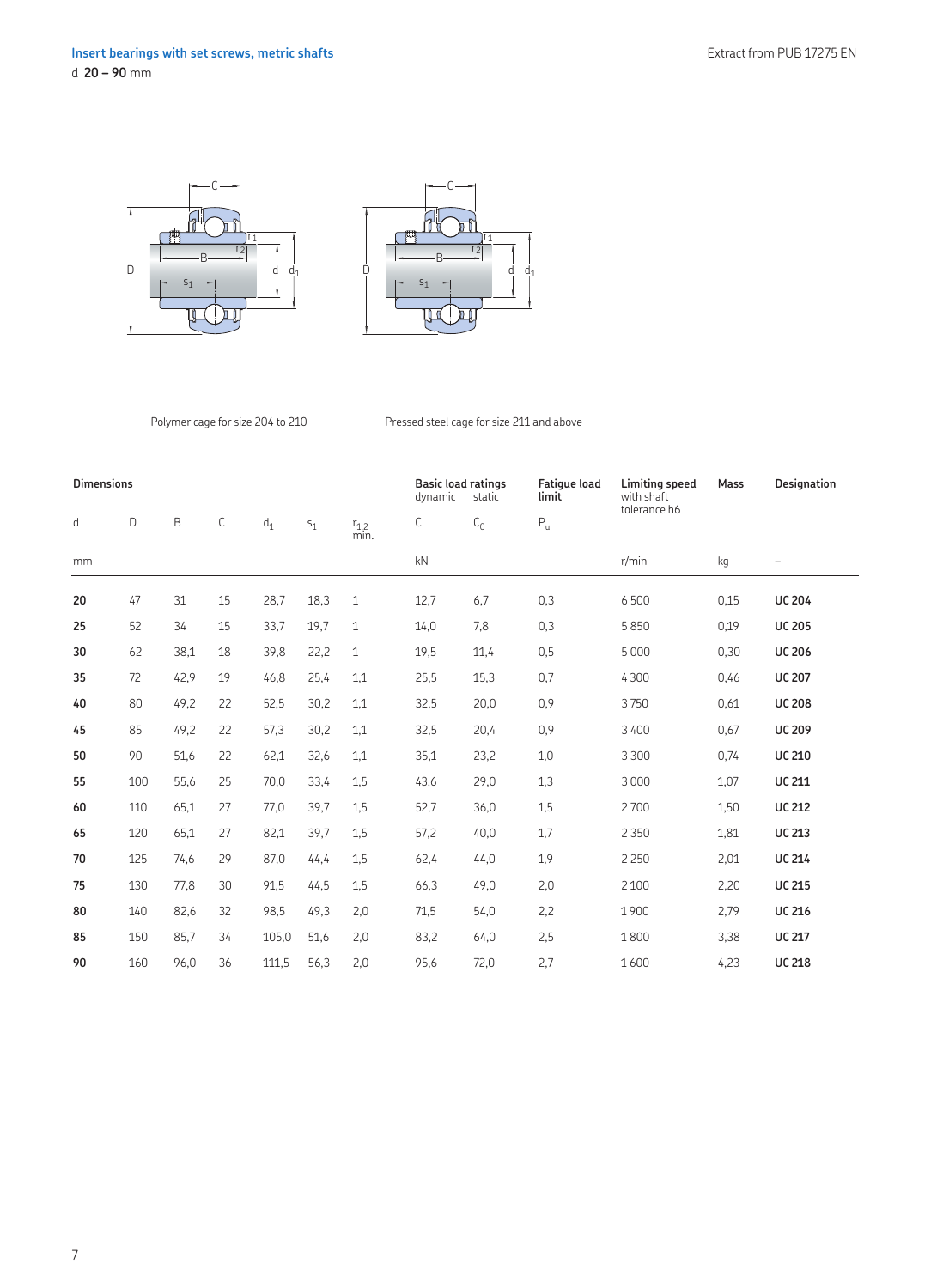



Polymer cage for size 204-12 to 209-28 Pressed steel cage for size 211-32 and above

| <b>Dimensions</b>      |             |             |             |       |                |                        | <b>Basic load ratings</b><br>dynamic<br>static |       | <b>Fatigue load</b><br>limit | <b>Limiting speed</b><br>with shaft<br>tolerance h6 | Mass | Designation              |
|------------------------|-------------|-------------|-------------|-------|----------------|------------------------|------------------------------------------------|-------|------------------------------|-----------------------------------------------------|------|--------------------------|
| d                      | $\mathsf D$ | $\mathsf B$ | $\mathsf C$ | $d_1$ | S <sub>1</sub> | $\frac{r_{1,2}}{min.}$ | С                                              | $C_0$ | $P_u$                        |                                                     |      |                          |
| mm                     |             |             |             |       |                |                        | kN                                             |       |                              | r/min                                               | kg   | $\overline{\phantom{0}}$ |
| 3/4<br>19,05           | 47          | 31,0        | 15          | 28,7  | 18,3           | $\mathbf 1$            | 12,7                                           | 6,7   | 0,3                          | 6500                                                | 0,16 | UC 204-12                |
| 7/8<br>22,225          | 52          | 34,0        | 15          | 33,7  | 19,7           | $\mathbf 1$            | 14,0                                           | 7,8   | 0,3                          | 5850                                                | 0,21 | UC 205-14                |
| 15/16<br>23,813        | 52          | 34,0        | 15          | 33,7  | 19,7           | $\mathbf 1$            | 14,0                                           | 7,8   | 0,3                          | 5850                                                | 0,20 | UC 205-15                |
| $\mathbf{1}$<br>25,4   | 52          | 34,0        | 15          | 33,7  | 19,7           | $\mathbf 1$            | 14,0                                           | 7,8   | 0,3                          | 5850                                                | 0,18 | UC 205-16                |
| 11/8<br>28,575         | 62          | 38,1        | 18          | 39,8  | 22,2           | $\mathbf 1$            | 19,5                                           | 11,4  | 0,5                          | 5 0 0 0                                             | 0,32 | UC 206-18                |
| 13/16<br>30,163        | 62          | 38,1        | 18          | 39,8  | 22.2           | $\mathbf 1$            | 19,5                                           | 11,4  | 0,5                          | 5 0 0 0                                             | 0,30 | UC 206-19                |
| 11/4<br>31,75          | 72          | 42,9        | 19          | 46,8  | 25,4           | 1,1                    | 25,5                                           | 15,3  | 0,7                          | 4300                                                | 0,52 | <b>UC 207-20</b>         |
| 13/8<br>34,925         | 72          | 42,9        | 19          | 46,8  | 25,4           | 1,1                    | 25,5                                           | 15,3  | 0,7                          | 4300                                                | 0,47 | <b>UC 207-22</b>         |
| 17/16<br>36,513        | 72          | 42,9        | 19          | 46,8  | 25,4           | 1,1                    | 25,5                                           | 15,3  | 0,7                          | 4300                                                | 0,43 | UC 207-23                |
| 11/2<br>38,1           | 80          | 49,2        | 22          | 52,5  | 30,2           | 1,1                    | 32,5                                           | 20,0  | 0,9                          | 3750                                                | 0,65 | UC 208-24                |
| 13/4<br>44,45          | 85          | 49,2        | 22          | 57,3  | 30,2           | 1,1                    | 32,5                                           | 20,4  | 0,9                          | 3 4 0 0                                             | 0,69 | <b>UC 209-28</b>         |
| $\overline{2}$<br>50.8 | 100         | 55,6        | 25          | 70    | 33,4           | 1,5                    | 43,6                                           | 29,0  | 1,3                          | 3 0 0 0                                             | 1,22 | UC 211-32                |
| 21/4<br>57,15          | 110         | 65,1        | 27          | 77    | 39,7           | 1,5                    | 52,7                                           | 36,0  | 1,5                          | 2700                                                | 1,37 | UC 212-36                |
| 21/2<br>63.5           | 120         | 65,1        | 27          | 82,1  | 39,7           | 1,5                    | 57,0                                           | 40,0  | 1,7                          | 2 3 5 0                                             | 1,73 | UC 213-40                |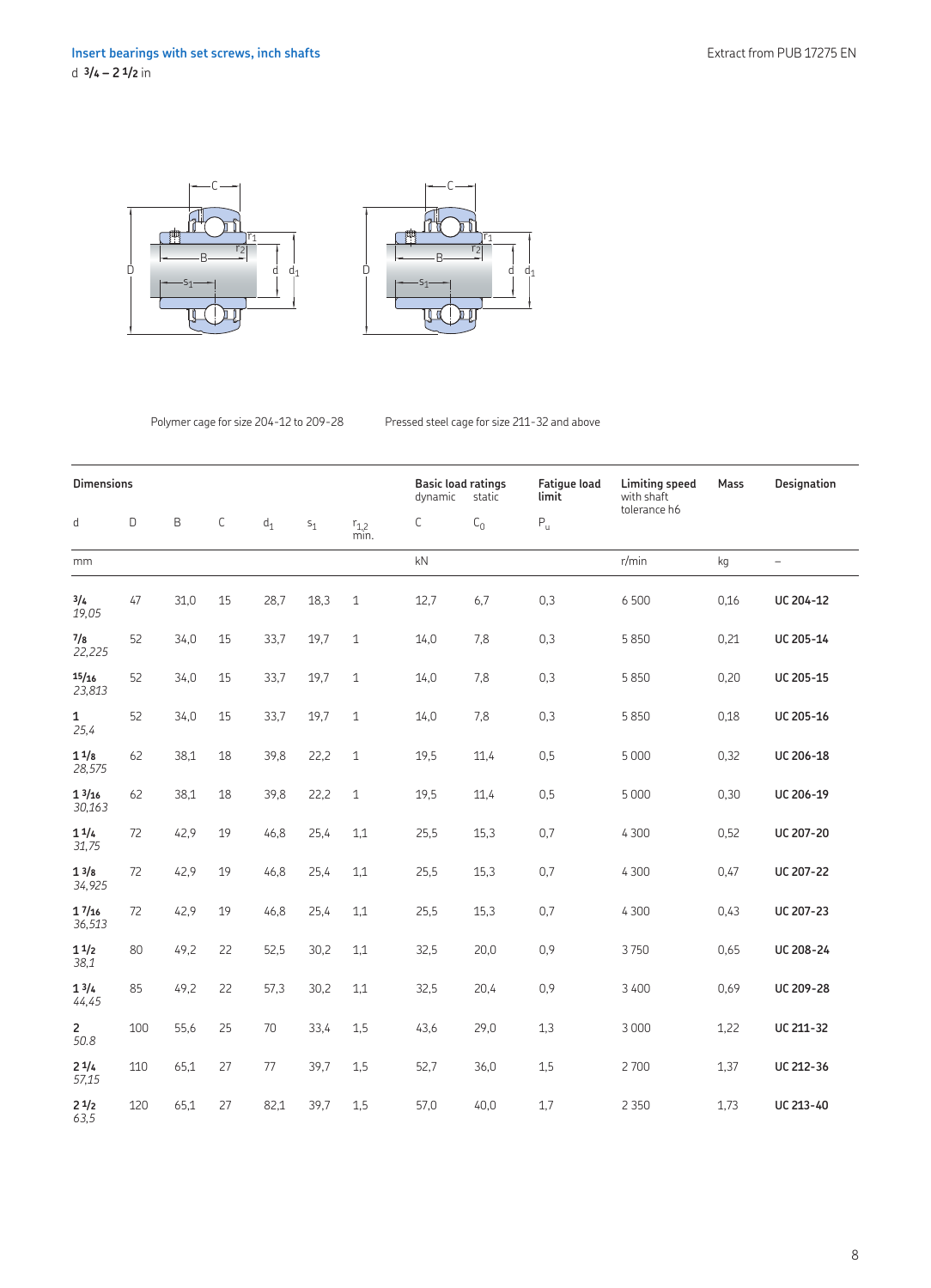$N_1$ 

 $\overline{1}$ 

 $\pm$ 





| Principal<br>dimensions | <b>Basic load ratings</b><br>dynamic static |       | <b>Fatigue load</b><br>limit | Limiting speed<br>with shaft<br>tolerance h6 | Mass | <b>Designations</b><br>Housing | Bearing       | Unit           |
|-------------------------|---------------------------------------------|-------|------------------------------|----------------------------------------------|------|--------------------------------|---------------|----------------|
| d                       | C                                           | $C_0$ | $P_u$                        |                                              |      |                                |               |                |
| mm                      | kN                                          |       |                              | r/min                                        | kg   | $\overline{\phantom{0}}$       |               |                |
| 20                      | 12,7                                        | 6,7   | 0,3                          | 6500                                         | 0,66 | P 204                          | <b>UC 204</b> | <b>UCP 204</b> |
| 25                      | 14,0                                        | 7,8   | 0,3                          | 5850                                         | 0,86 | P 205                          | <b>UC 205</b> | <b>UCP 205</b> |
| 30                      | 19,5                                        | 11,4  | 0,5                          | 5 0 0 0                                      | 1,34 | P 206                          | <b>UC 206</b> | <b>UCP 206</b> |
| 35                      | 25,5                                        | 15,3  | 0,7                          | 4 3 0 0                                      | 1,62 | P 207                          | <b>UC 207</b> | <b>UCP 207</b> |
| 40                      | 32,5                                        | 20,0  | 0,9                          | 3750                                         | 2,17 | P 208                          | <b>UC 208</b> | <b>UCP 208</b> |
| 45                      | 32,5                                        | 20,4  | 0,9                          | 3 4 0 0                                      | 2,40 | P 209                          | <b>UC 209</b> | <b>UCP 209</b> |
| 50                      | 35,1                                        | 23,2  | 1,0                          | 3 3 0 0                                      | 2,88 | P 210                          | <b>UC 210</b> | <b>UCP 210</b> |
| 55                      | 43,6                                        | 29,0  | 1,3                          | 3 0 0 0                                      | 3,95 | P 211                          | <b>UC 211</b> | <b>UCP 211</b> |
| 60                      | 52,7                                        | 36,0  | 1,5                          | 2700                                         | 5,05 | P 212                          | <b>UC 212</b> | <b>UCP 212</b> |
| 65                      | 57,2                                        | 40,0  | 1,7                          | 2 3 5 0                                      | 6,63 | P 213                          | <b>UC 213</b> | <b>UCP 213</b> |
| 70                      | 62,4                                        | 44,0  | 1,9                          | 2 2 5 0                                      | 7,17 | P 214                          | <b>UC 214</b> | <b>UCP 214</b> |
| 75                      | 66,3                                        | 49,0  | 2,0                          | 2100                                         | 8,17 | P 215                          | <b>UC 215</b> | <b>UCP 215</b> |
| 80                      | 71,5                                        | 54,0  | 2,2                          | 1900                                         | 9,30 | P 216                          | <b>UC 216</b> | <b>UCP 216</b> |
| 85                      | 83,2                                        | 64,0  | 2,5                          | 1800                                         | 12,9 | P 217                          | <b>UC 217</b> | <b>UCP 217</b> |
| 90                      | 95,6                                        | 72,0  | 2,7                          | 1600                                         | 14,5 | P 218                          | <b>UC 218</b> | <b>UCP 218</b> |

#### $1)$  The grease nipple is centered on the housing for size 210 and above.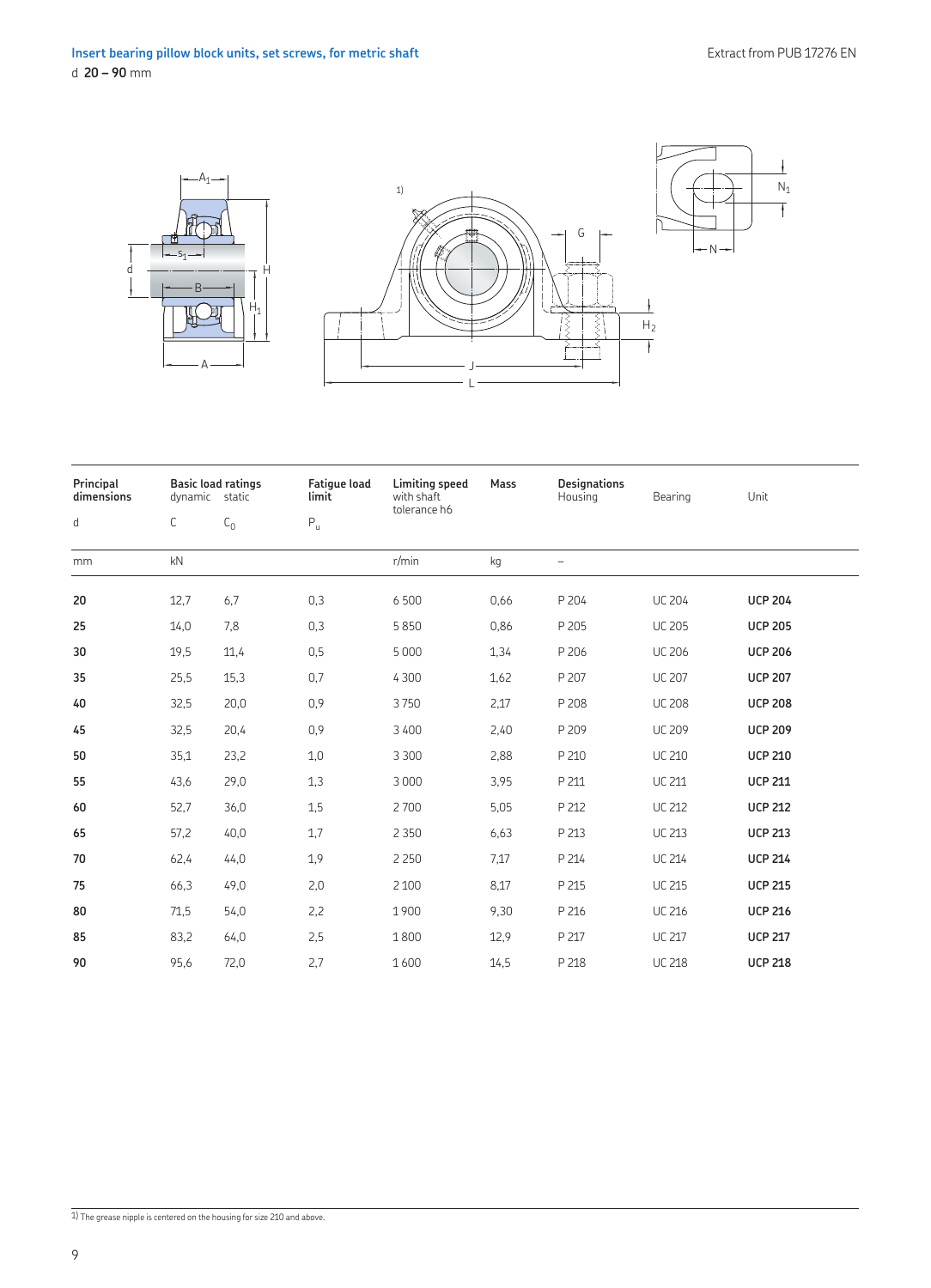**Dimensions**

| d  | Α    | $A_1$ | B    | H      | $H_1$ | H <sub>2</sub> | J   | L      | $\mathsf{N}$ | $N_1$  | G                        | $S_1$    |
|----|------|-------|------|--------|-------|----------------|-----|--------|--------------|--------|--------------------------|----------|
| mm |      |       |      |        |       |                |     |        |              |        | $\overline{\phantom{0}}$ | $\rm mm$ |
| 20 | 34   | 20,8  | 31   | 64,29  | 33,3  | 13,49          | 95  | 127    | 18           | 13     | M10                      | 18,3     |
| 25 | 38,1 | 21,27 | 34   | 70,64  | 36,5  | 15,88          | 105 | 139,7  | 18           | 13     | M10                      | 19,7     |
| 30 | 44,6 | 23,6  | 38,1 | 83,34  | 42,9  | 16,67          | 121 | 165,1  | 21           | 17     | M14                      | 22,2     |
| 35 | 45,8 | 26,7  | 42,9 | 93,66  | 47,6  | 18,26          | 127 | 166,69 | 21           | $17\,$ | M14                      | 25,4     |
| 40 | 48,8 | 29    | 49,2 | 101    | 49,2  | 20,64          | 137 | 184,15 | 21           | $17\,$ | M14                      | 30,2     |
| 45 | 51,2 | 29,3  | 49,2 | 107,95 | 54    | 19,05          | 146 | 189,71 | 21           | $17\,$ | M14                      | 30,2     |
| 50 | 55,6 | 30,7  | 51,6 | 115,89 | 57,2  | 19,05          | 159 | 206,38 | 22           | 20     | M16                      | 32,6     |
| 55 | 58,9 | 34,6  | 55,6 | 126,21 | 63,5  | 22,23          | 171 | 219,08 | 22           | 20     | M16                      | 33,4     |
| 60 | 61,6 | 34,3  | 65,1 | 141,29 | 69,8  | 22,23          | 184 | 239,71 | 25           | 20     | M16                      | 39,7     |
| 65 | 71,9 | 34,9  | 65,1 | 153,59 | 76,2  | 25,4           | 203 | 265,11 | 30           | 25     | M20                      | 39,7     |
| 70 | 72,1 | 40,5  | 74,6 | 159,54 | 79,4  | 28,18          | 210 | 265,91 | 30           | 25     | M20                      | 44,4     |
| 75 | 73   | 42    | 77,8 | 166    | 82,6  | 25,4           | 217 | 271,47 | 30           | 25     | M20                      | 44,5     |
| 80 | 77,8 | 45,2  | 82,6 | 176,21 | 88,9  | 34             | 232 | 292,1  | 35           | 25     | M20                      | 49,3     |
| 85 | 83,2 | 47,6  | 85,7 | 188,91 | 95,2  | 36             | 247 | 310,36 | 35           | 25     | M20                      | 51,6     |
| 90 | 88   | 50,8  | 96   | 202,41 | 101,6 | 38             | 262 | 327,03 | 40           | 27     | M22                      | 56,3     |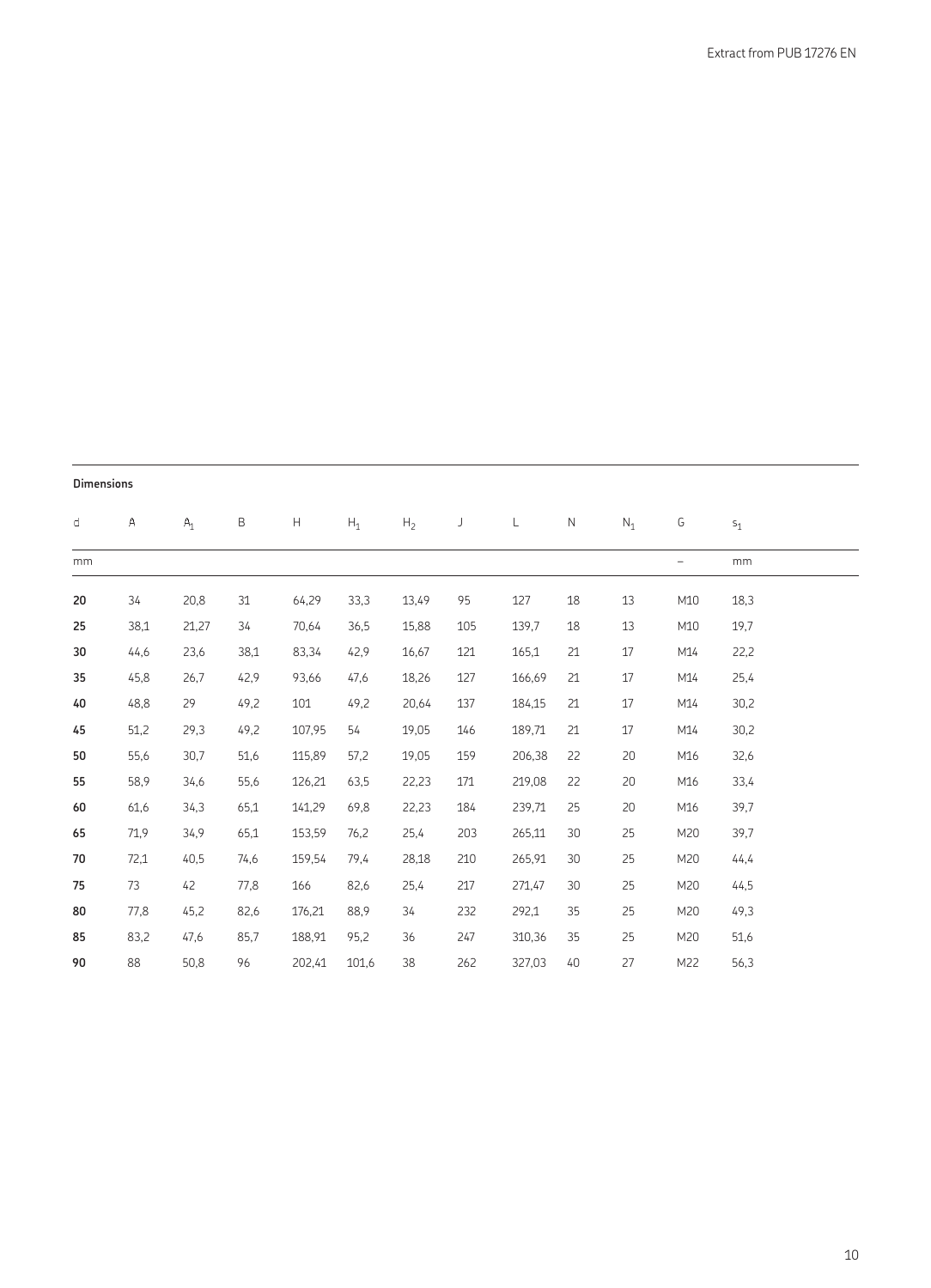$N_1$ 

Ŧ

 $\pm$ 





| Principal<br>dimensions |      | <b>Basic load ratings</b><br>dynamic static | <b>Fatigue load</b><br>limit | Limiting speed<br>with shaft<br>tolerance h6 | Mass | <b>Designations</b><br>Housing | Bearing   | Unit              |
|-------------------------|------|---------------------------------------------|------------------------------|----------------------------------------------|------|--------------------------------|-----------|-------------------|
| ${\sf d}$               | С    | $C_0$                                       | $P_u$                        |                                              |      |                                |           |                   |
| in/mm                   | kN   |                                             |                              | r/min                                        | kg   | $\qquad \qquad -$              |           |                   |
| 3/4<br>19,05            | 12,7 | 6,7                                         | 0,3                          | 6500                                         | 0,67 | P 204                          | UC 204-12 | UCP 204-12        |
| $\frac{7}{8}$<br>22,225 | 14,0 | 7,8                                         | 0,3                          | 5850                                         | 0,89 | P 205                          | UC 205-14 | UCP 205-14        |
| 15/16<br>23,813         | 14,0 | 7,8                                         | 0,3                          | 5850                                         | 0,88 | P 205                          | UC 205-15 | <b>UCP 205-15</b> |
| $\mathbf{1}$<br>25,4    | 14,0 | 7,8                                         | 0,3                          | 5850                                         | 0,86 | P 205                          | UC 205-16 | <b>UCP 205-16</b> |
| 11/8<br>28,575          | 19,5 | 11,4                                        | 0,5                          | 5 0 0 0                                      | 1,36 | P 206                          | UC 206-18 | UCP 206-18        |
| 13/16<br>30,163         | 19,5 | 11,4                                        | 0,5                          | 5 0 0 0                                      | 1,34 | P 206                          | UC 206-19 | UCP 206-19        |
| 11/4<br>31,75           | 25,5 | 15,3                                        | 0,7                          | 4 3 0 0                                      | 1,67 | P 207                          | UC 207-20 | <b>UCP 207-20</b> |
| 13/8<br>34,925          | 25,5 | 15,3                                        | 0,7                          | 4 3 0 0                                      | 1,62 | P 207                          | UC 207-22 | <b>UCP 207-22</b> |
| 17/16<br>36,513         | 25,5 | 15,3                                        | 0,7                          | 4 3 0 0                                      | 1,59 | P 207                          | UC 207-23 | <b>UCP 207-23</b> |
| 11/2<br>38,1            | 32,5 | 20,0                                        | 0,9                          | 3750                                         | 2,22 | P 208                          | UC 208-24 | <b>UCP 208-24</b> |
| 13/4<br>44,45           | 32,5 | 20,4                                        | 0,9                          | 3 4 0 0                                      | 2,41 | P 209                          | UC 209-28 | <b>UCP 209-28</b> |
| $\frac{2}{50,8}$        | 43,6 | 29,0                                        | 1,3                          | 3 0 0 0                                      | 4,10 | P 211                          | UC 211-32 | UCP 211-32        |
| 21/4<br>57,15           | 52,7 | 36,0                                        | 1,5                          | 2700                                         | 5,18 | P 212                          | UC 212-36 | UCP 212-36        |
| 21/2<br>63,5            | 57,2 | 40,0                                        | 1,7                          | 2 3 5 0                                      | 6,70 | P 213                          | UC 213-40 | UCP 213-40        |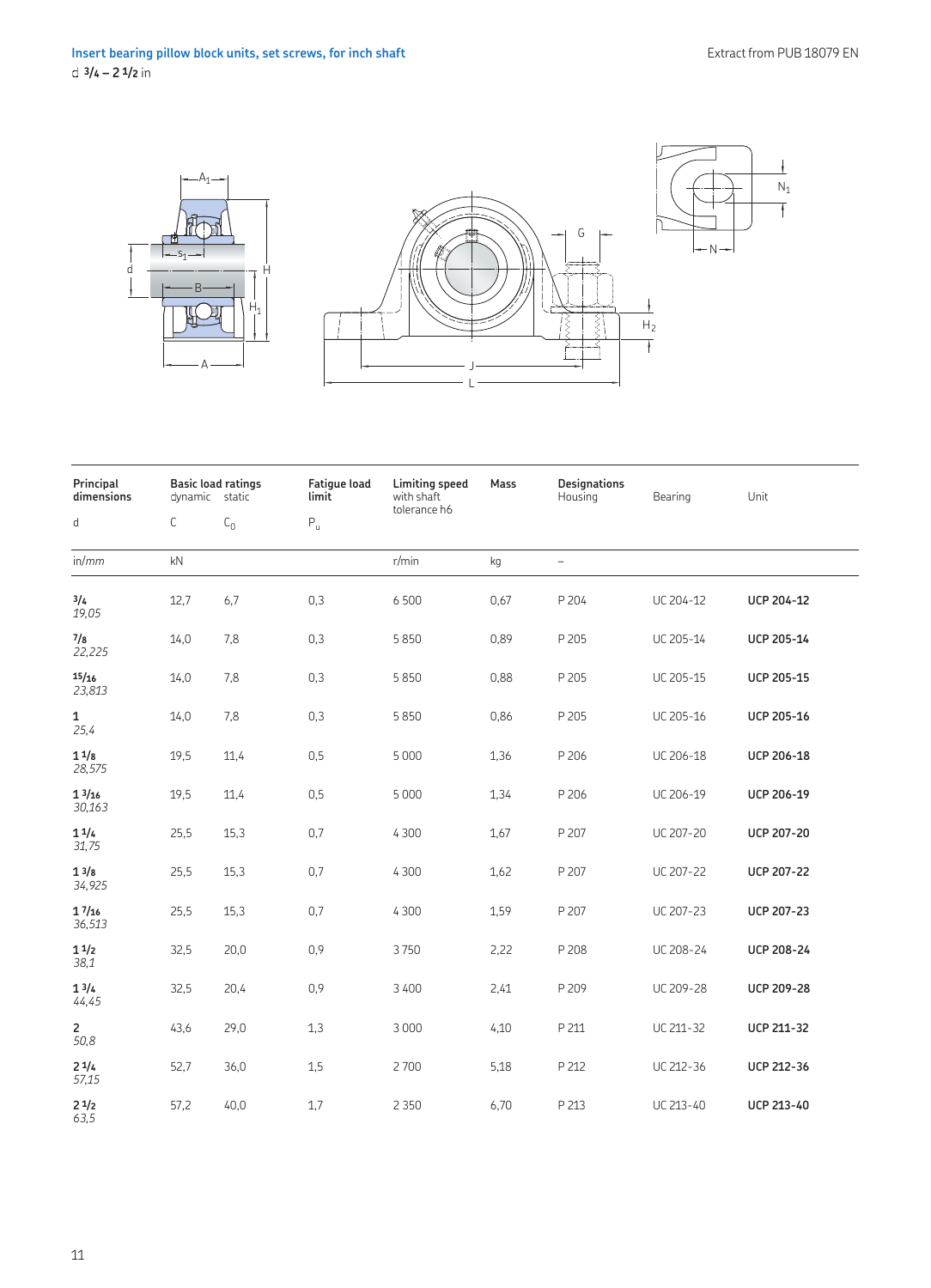|                        | <b>Dimensions</b> |       |      |                           |       |                |     |           |            |        |                          |       |
|------------------------|-------------------|-------|------|---------------------------|-------|----------------|-----|-----------|------------|--------|--------------------------|-------|
| d                      | А                 | $A_1$ | B    | $\boldsymbol{\mathsf{H}}$ | $H_1$ | H <sub>2</sub> | J   | $\lfloor$ | $\hbox{N}$ | $N_1$  | G                        | $s_1$ |
| in/mm                  | mm                |       |      |                           |       |                |     |           |            |        | $\overline{\phantom{0}}$ | mm    |
| 3/4<br>19,05           | $34$              | 20,8  | 31   | 64,29                     | 33,3  | 13,49          | 95  | 127       | 18         | 13     | M10                      | 18,3  |
| 7/8<br>22,225          | 38,1              | 21,27 | 34   | 70,64                     | 36,5  | 15,88          | 105 | 139,7     | 18         | 13     | M10                      | 19,7  |
| 15/16<br>23,813        | 38,1              | 21,27 | 34   | 70,64                     | 36,5  | 15,88          | 105 | 139,7     | 18         | 13     | M10                      | 19,7  |
| $\mathbf{1}$<br>25,4   | 38,1              | 21,27 | 34   | 70,64                     | 36,5  | 15,88          | 105 | 139,7     | 18         | 13     | M10                      | 19,7  |
| $1^{1/8}$<br>28,575    | 44,6              | 23,6  | 38,1 | 83,34                     | 42,9  | 16,67          | 121 | 165,1     | 21         | $17\,$ | M10                      | 22,2  |
| 13/16<br>30,163        | 44,6              | 23,6  | 38,1 | 83,34                     | 42,9  | 16,67          | 121 | 165,1     | 21         | 17     | M10                      | 22,2  |
| 11/4<br>31,75          | 45,8              | 26,7  | 42,9 | 93,66                     | 47,6  | 18,26          | 127 | 166,69    | 21         | $17\,$ | M12                      | 25,4  |
| $1^{3/8}$<br>34,925    | 45,8              | 26,7  | 42,9 | 93,66                     | 47,6  | 18,26          | 127 | 166,69    | 21         | 17     | M12                      | 25,4  |
| 17/16<br>36,513        | 45,8              | 26,7  | 42,9 | 93,66                     | 47,6  | 18,26          | 127 | 166,69    | 21         | 17     | M12                      | 25,4  |
| 11/2<br>38,1           | 48,8              | 29    | 49,2 | 101                       | 49,2  | 20,64          | 137 | 184,15    | 21         | $17\,$ | M14                      | 30,2  |
| $1^{3/4}$<br>44,45     | 51,2              | 29,3  | 49,2 | 107,95                    | 54    | 19,05          | 146 | 189,71    | 21         | 17     | M14                      | 30,2  |
| $\overline{2}$<br>50,8 | 58,9              | 34,6  | 55,6 | 126,21                    | 63,5  | 22,23          | 171 | 219,08    | 22         | 20     | M16                      | 33,4  |
| 21/4<br>57,15          | 61,6              | 34,3  | 65,1 | 141,29                    | 69,8  | 22,23          | 184 | 239,71    | 25         | 20     | M16                      | 39,7  |
| 21/2<br>63,5           | 71,9              | 34,9  | 65,1 | 153,59                    | 76,2  | 25,4           | 203 | 265,11    | 30         | 25     | M16                      | 39,7  |

 $\sim$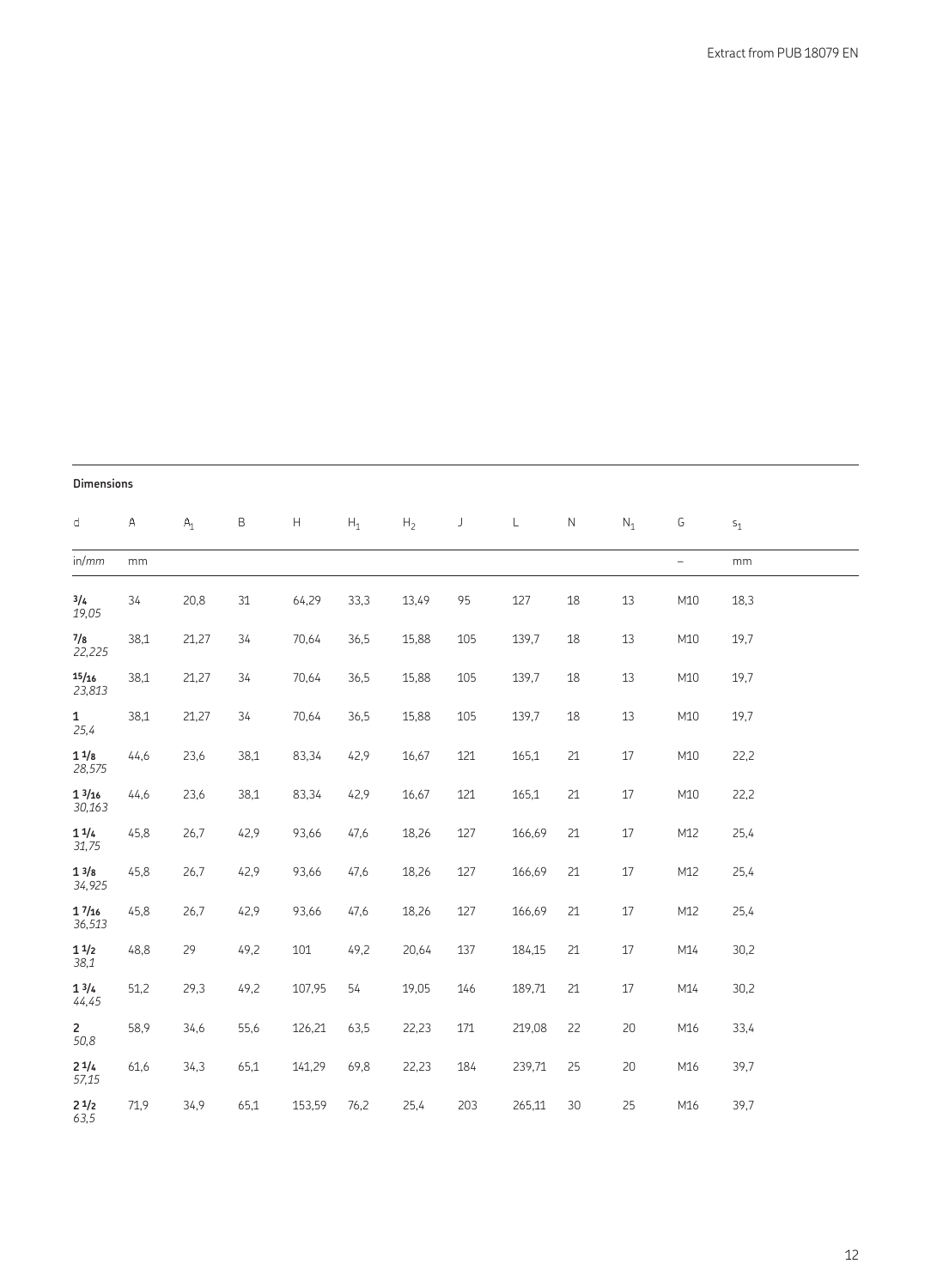





| Principal<br>dimensions | <b>Basic load ratings</b><br>dynamic static |       | <b>Fatique load</b><br>limit | Limiting speed<br>with shaft<br>tolerance h6 | Mass  | <b>Designations</b><br>Housing | Bearing       | Appropriate<br>end cover | Unit           |
|-------------------------|---------------------------------------------|-------|------------------------------|----------------------------------------------|-------|--------------------------------|---------------|--------------------------|----------------|
| d                       | С                                           | $C_0$ | $P_u$                        |                                              |       |                                |               |                          |                |
| mm                      | kN                                          |       |                              | r/min                                        | kg    | $\qquad \qquad -$              |               |                          |                |
| 20                      | 12,7                                        | 6,7   | 0,3                          | 6500                                         | 0,49  | F 204                          | <b>UC 204</b> | <b>ECY 204</b>           | <b>UCF 204</b> |
| 25                      | 14,0                                        | 7,8   | 0,3                          | 5850                                         | 0,63  | F 205                          | <b>UC 205</b> | <b>ECY 205</b>           | <b>UCF 205</b> |
| 30                      | 19,5                                        | 11,4  | 0,5                          | 5 0 0 0                                      | 0,89  | F 206                          | <b>UC 206</b> | <b>ECY 206</b>           | <b>UCF 206</b> |
| 35                      | 25,5                                        | 15,3  | 0,7                          | 4 3 0 0                                      | 1,25  | F 207                          | <b>UC 207</b> | <b>ECY 207</b>           | <b>UCF 207</b> |
| 40                      | 32,5                                        | 20,0  | 0,9                          | 3750                                         | 1,69  | F 208                          | <b>UC 208</b> | <b>ECY 208</b>           | <b>UCF 208</b> |
| 45                      | 32,5                                        | 20,4  | 0,9                          | 3400                                         | 1,96  | F 209                          | <b>UC 209</b> | <b>ECY 209</b>           | <b>UCF 209</b> |
| 50                      | 35,1                                        | 23,2  | 1,0                          | 3 3 0 0                                      | 2,23  | F 210                          | <b>UC 210</b> | <b>ECY 210</b>           | <b>UCF 210</b> |
| 55                      | 43,6                                        | 29,0  | 1,3                          | 3000                                         | 3,60  | F 211                          | <b>UC 211</b> | <b>ECY 211</b>           | <b>UCF 211</b> |
| 60                      | 52,7                                        | 36,0  | 1,5                          | 2700                                         | 3,97  | F 212                          | <b>UC 212</b> | <b>ECY 212</b>           | <b>UCF 212</b> |
| 65                      | 57,2                                        | 40,0  | 1,7                          | 2 3 5 0                                      | 5,08  | F 213                          | <b>UC 213</b> | <b>ECY 213</b>           | <b>UCF 213</b> |
| 70                      | 62,4                                        | 44,0  | 1,9                          | 2 2 5 0                                      | 5,34  | F 214                          | <b>UC 214</b> | <b>ECY 214</b>           | <b>UCF 214</b> |
| 75                      | 66,3                                        | 49,0  | 2,0                          | 2 1 0 0                                      | 5,86  | F 215                          | <b>UC 215</b> | <b>ECY 215</b>           | <b>UCF 215</b> |
| 80                      | 71,5                                        | 54,0  | 2,2                          | 1900                                         | 7,02  | F 216                          | <b>UC 216</b> | <b>ECY 216</b>           | <b>UCF 216</b> |
| 85                      | 83,2                                        | 64,0  | 2,5                          | 1800                                         | 8,91  | F 217                          | <b>UC 217</b> | <b>ECY 217</b>           | <b>UCF 217</b> |
| 90                      | 95,6                                        | 72,0  | 2,7                          | 1600                                         | 11,38 | F 218                          | <b>UC 218</b> | <b>ECY 218</b>           | <b>UCF 218</b> |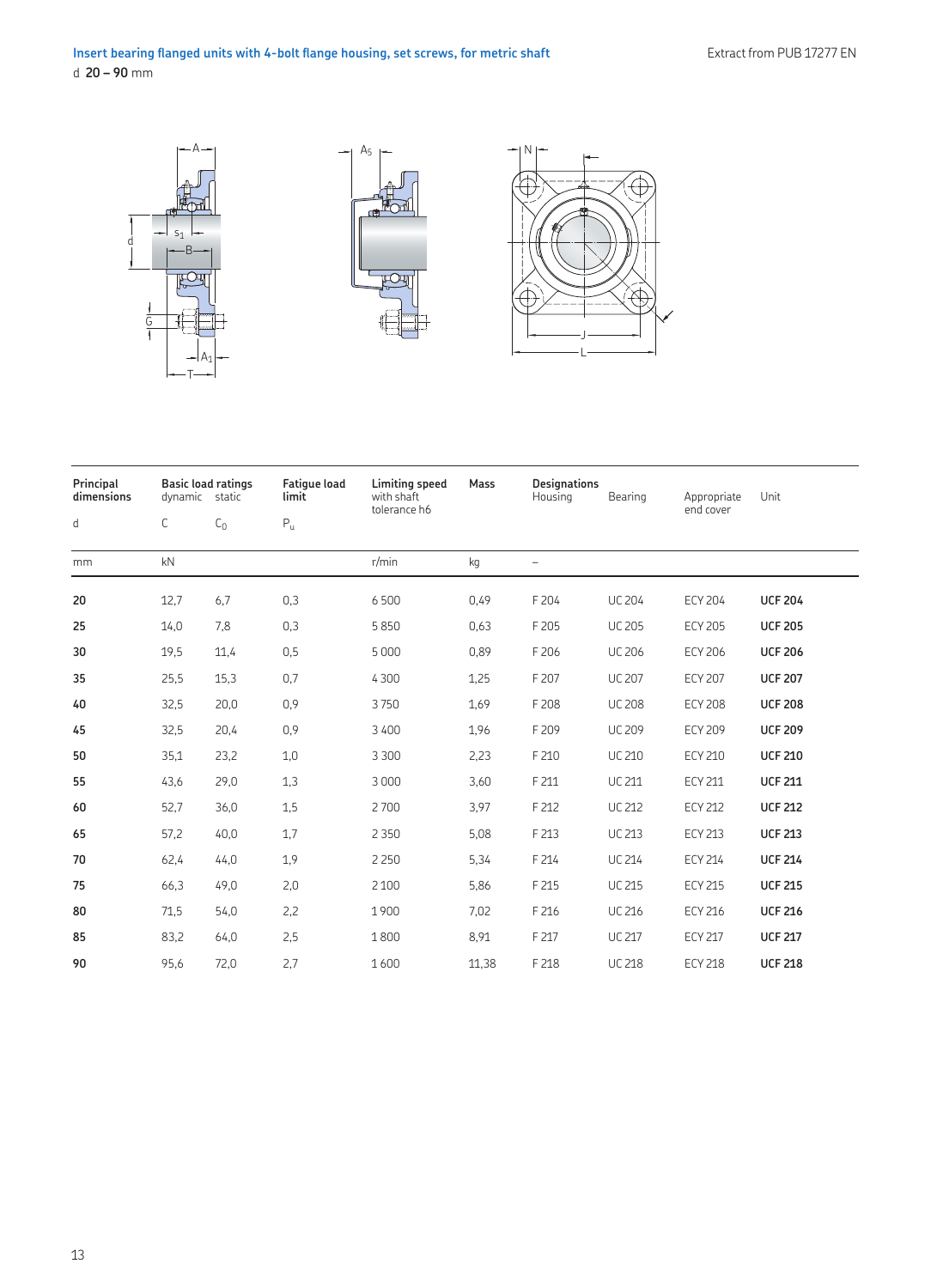**Dimensions**

| d  | Α    | $A_1$ | B      | J   | L     | $\mathsf N$ | G                 | S <sub>1</sub> | Τ    | $A_5$ |
|----|------|-------|--------|-----|-------|-------------|-------------------|----------------|------|-------|
| mm |      |       |        |     |       |             | $\qquad \qquad -$ | mm             |      |       |
| 20 | 25,4 | 11,1  | $31\,$ | 64  | 85,7  | 12          | M10               | 18,3           | 33,3 | 18,5  |
| 25 | 26,9 | 12,7  | 34     | 70  | 95,3  | 12          | M10               | 19,7           | 35,7 | 18    |
| 30 | 30   | 14,3  | 38,1   | 83  | 108   | $12$        | M10               | 22,2           | 40,2 | 20    |
| 35 | 32   | 15,1  | 42,9   | 92  | 117,5 | 14          | M12               | 25,4           | 44,4 | 22    |
| 40 | 35,7 | 15,1  | 49,2   | 102 | 130,2 | 16          | M14               | 30,2           | 51,2 | 23,5  |
| 45 | 38,1 | 15,9  | 49,2   | 105 | 136,5 | 16          | M14               | 30,2           | 52,2 | 23    |
| 50 | 39,7 | 15,9  | 51,6   | 111 | 142,9 | 16          | M14               | 32,6           | 54,6 | 29,5  |
| 55 | 42,9 | 18,3  | 55,6   | 130 | 161,9 | 19          | M16               | 33,4           | 58,4 | 34    |
| 60 | 47,6 | 18,3  | 65,1   | 143 | 174,6 | 19          | M16               | 39,7           | 68,7 | 35,5  |
| 65 | 50   | 22,2  | 65,1   | 149 | 187,3 | 19          | M16               | 39,7           | 69,7 | 35,5  |
| 70 | 53,9 | 22,2  | 74,6   | 152 | 192,9 | 19          | M16               | 44,4           | 75,4 | 38,5  |
| 75 | 56,4 | 22,2  | 77,8   | 159 | 200   | 19          | M16               | 44,5           | 78,5 | 38,5  |
| 80 | 57,9 | 22,2  | 82,6   | 165 | 207,9 | 23          | M20               | 49,3           | 83,3 | 41,5  |
| 85 | 62,7 | 23,8  | 85,7   | 175 | 219,9 | 23          | M20               | 51,6           | 87,6 | 43,2  |
| 90 | 68,3 | 25,4  | 96     | 187 | 234,9 | 23          | M20               | 56,3           | 96,3 | 45,3  |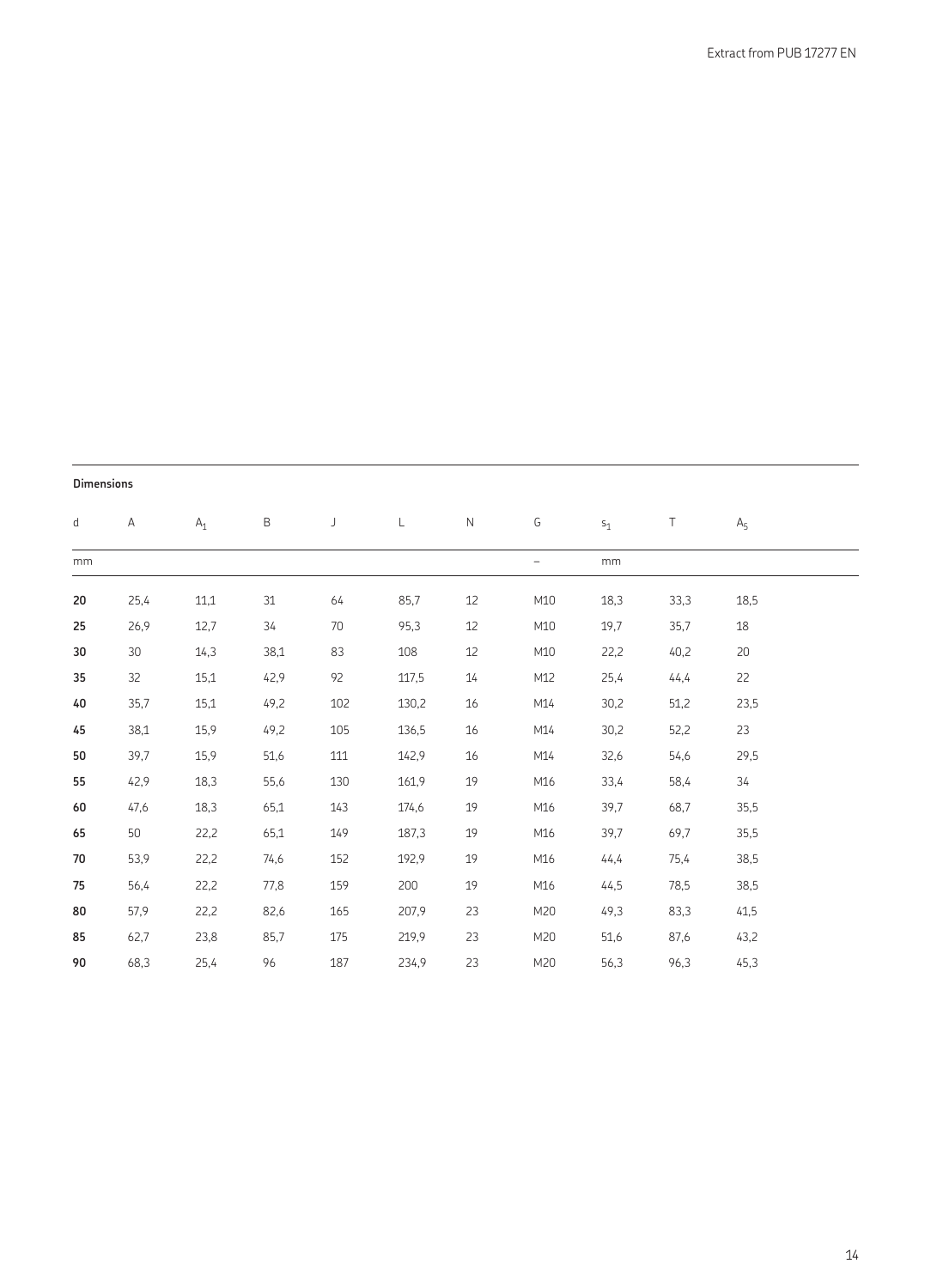





| Principal<br>dimensions<br>d | <b>Basic load ratings</b><br>dynamic static<br>С | $C_0$ | <b>Fatigue load</b><br>limit<br>$\mathsf{P}_\mathsf{u}$ | Limiting speed<br>with shaft<br>tolerance h6 | Mass | <b>Designations</b><br>Housing | Bearing   | Appropriate<br>end cover | Unit              |
|------------------------------|--------------------------------------------------|-------|---------------------------------------------------------|----------------------------------------------|------|--------------------------------|-----------|--------------------------|-------------------|
| in/mm                        | $\mathsf{k}\mathsf{N}$                           |       |                                                         | $r/m$ in                                     | kg   | $\overline{\phantom{0}}$       |           |                          |                   |
| 3/4<br>19,05                 | 12,7                                             | 6,7   | 0,3                                                     | 6500                                         | 0,50 | F 204                          | UC 204-12 | ECY204                   | <b>UCF 204-12</b> |
| 7/8<br>22,225                | 14,0                                             | 7,8   | 0,3                                                     | 5850                                         | 0,65 | F 205                          | UC 205-14 | <b>ECY205</b>            | <b>UCF 205-14</b> |
| 15/16<br>23,813              | 14,0                                             | 7,8   | 0,3                                                     | 5850                                         | 0,64 | F 205                          | UC 205-15 | <b>ECY205</b>            | <b>UCF 205-15</b> |
| $\mathbf{1}$<br>25,4         | 14,0                                             | 7,8   | 0,3                                                     | 5850                                         | 0,62 | F 205                          | UC 205-16 | ECY205                   | <b>UCF 205-16</b> |
| 11/8<br>28,575               | 19,5                                             | 11,4  | 0,5                                                     | 5 0 0 0                                      | 0,91 | F 206                          | UC 206-18 | <b>ECY206</b>            | <b>UCF 206-18</b> |
| 13/16<br>30,163              | 19,5                                             | 11,4  | 0,5                                                     | 5 0 0 0                                      | 0,89 | F 206                          | UC 206-19 | <b>ECY206</b>            | <b>UCF 206-19</b> |
| 11/4<br>31,75                | 25,5                                             | 15,3  | 0,7                                                     | 4 3 0 0                                      | 1,31 | F 207                          | UC 207-20 | <b>ECY 207</b>           | <b>UCF 207-20</b> |
| $1^{3/8}$<br>34,925          | 25,5                                             | 15,3  | 0,7                                                     | 4 3 0 0                                      | 1,25 | F 207                          | UC 207-22 | <b>ECY 207</b>           | <b>UCF 207-22</b> |
| 17/16<br>36,513              | 25,5                                             | 15,3  | 0,7                                                     | 4 3 0 0                                      | 1,22 | F 207                          | UC 207-23 | <b>ECY 207</b>           | <b>UCF 207-23</b> |
| 11/2<br>38,1                 | 32,5                                             | 20,0  | 0,9                                                     | 3750                                         | 1,73 | F 208                          | UC 208-24 | <b>ECY208</b>            | <b>UCF 208-24</b> |
| 13/4<br>44,45                | 32,5                                             | 20,4  | 0,9                                                     | 3400                                         | 1,97 | F 209                          | UC 209-28 | <b>ECY209</b>            | <b>UCF 209-28</b> |
| 2<br>50,8                    | 43,6                                             | 29,0  | 1,3                                                     | 3000                                         | 3,75 | F 211                          | UC 211-32 | ECY211                   | UCF 211-32        |
| 21/4<br>57,15                | 52,7                                             | 36,0  | 1,5                                                     | 2700                                         | 4,10 | F 212                          | UC 212-36 | ECY212                   | <b>UCF 212-36</b> |
| $2^{1/2}$<br>63,5            | 57,2                                             | 40,0  | 1,7                                                     | 2 3 5 0                                      | 5,16 | F 213                          | UC 213-40 | ECY213                   | UCF 213-40        |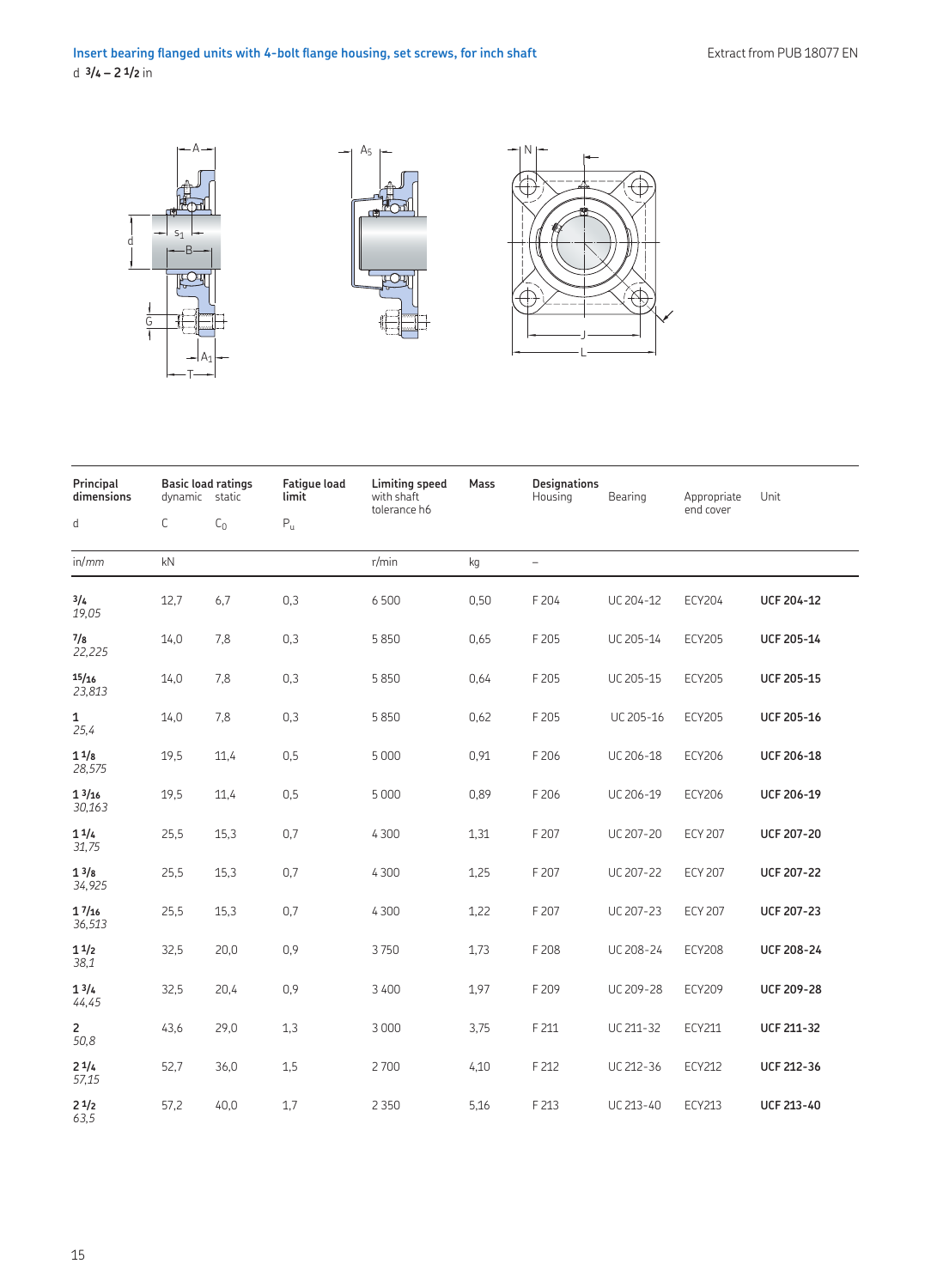**Dimensions**

| d                      | $\mathsf A$ | $\mathsf{A}_1$ | $\mathsf B$ | $\bigcup$ | $\mathsf L$ | N      | G                        | $S_1$ | $\top$ | $\mathsf{A}_5$ |
|------------------------|-------------|----------------|-------------|-----------|-------------|--------|--------------------------|-------|--------|----------------|
| in/mm                  | mm          |                |             |           |             |        | $\overline{\phantom{a}}$ | mm    |        |                |
| 3/4<br>19,05           | 25,4        | 11,1           | $31\,$      | 64        | 85,7        | $12\,$ | M10                      | 18,3  | 33,3   | 18,5           |
| 7/8<br>22,225          | 26,9        | 12,7           | $34$        | $70\,$    | 95,3        | $12\,$ | M10                      | 19,7  | 35,7   | $18\,$         |
| 15/16<br>23,813        | 26,9        | 12,7           | 34          | 70        | 95,3        | 12     | M10                      | 19,7  | 35,7   | $18\,$         |
| $\mathbf{1}$<br>25,4   | 26,9        | 12,7           | 34          | $70\,$    | 95,3        | $12\,$ | M10                      | 19,7  | 35,7   | $18\,$         |
| $1^{1/8}$<br>28,575    | 30          | 14,3           | 38,1        | 83        | 108         | $12\,$ | M10                      | 22,2  | 40,2   | $20\,$         |
| 13/16<br>30,163        | 30          | 14,3           | 38,1        | 83        | 108         | 12     | M10                      | 22,2  | 40,2   | $20\,$         |
| 11/4<br>31,75          | 32          | 15,1           | 42,9        | 92        | 117,5       | 14     | M12                      | 25,4  | 44,4   | 22             |
| 13/8<br>34,925         | 32          | 15,1           | 42,9        | 92        | 117,5       | 14     | M12                      | 25,4  | 44,4   | 22             |
| 17/16<br>36,513        | 32          | 15,1           | 42,9        | 92        | 117,5       | 14     | M12                      | 25,4  | 44,4   | 22             |
| 11/2<br>38,1           | 35,7        | 15,1           | 49,2        | 102       | 130,2       | 16     | M14                      | 30,2  | 51,2   | 23,5           |
| $1^{3/4}$<br>44,45     | 38,1        | 15,9           | 49,2        | 105       | 136,5       | 16     | M14                      | 30,2  | 52,2   | 23             |
| $\overline{2}$<br>50,8 | 42,9        | 18,3           | 55,6        | 130       | 161,9       | 19     | M16                      | 33,4  | 58,4   | 34             |
| 21/4<br>57,15          | 47,6        | 18,3           | 65,1        | 143       | 174,6       | 19     | M16                      | 39,7  | 68,7   | 35,5           |
| 21/2<br>63,5           | 50          | 22,2           | 65,1        | 149       | 187,3       | 19     | M16                      | 39,7  | 69,7   | 35,5           |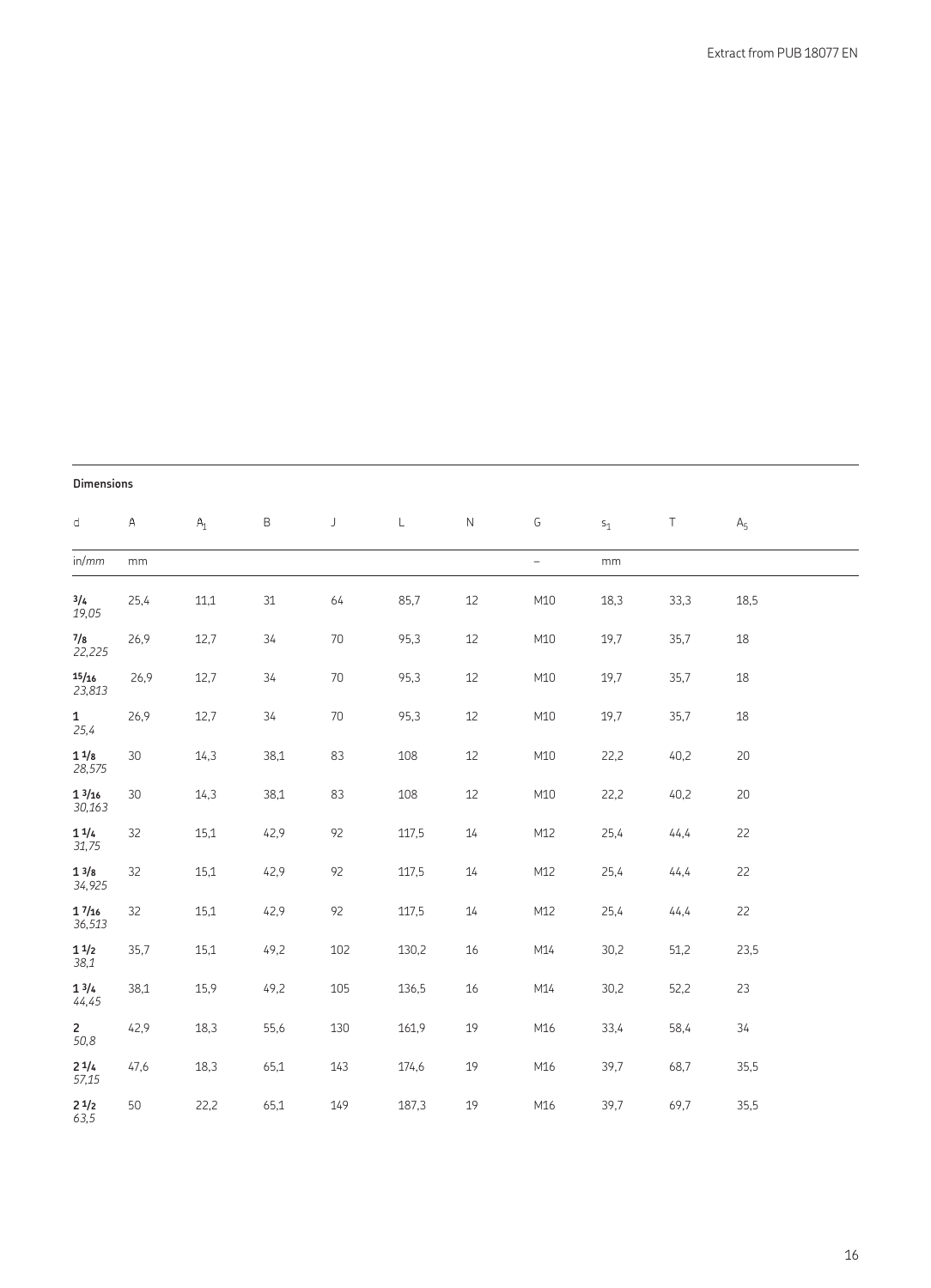





| Principal<br>dimensions<br>d | <b>Basic load ratings</b><br>dynamic static<br>C | $C_0$ | <b>Fatique load</b><br>limit<br>$P_u$ | Limiting speed<br>with shaft<br>tolerance h6 | Mass | <b>Designations</b><br>Housing | Bearing       | Appropriate<br>end cover | Unit            |
|------------------------------|--------------------------------------------------|-------|---------------------------------------|----------------------------------------------|------|--------------------------------|---------------|--------------------------|-----------------|
|                              |                                                  |       |                                       |                                              |      |                                |               |                          |                 |
| mm                           | kN                                               |       |                                       | r/min                                        | kg   | $\overline{\phantom{0}}$       |               |                          |                 |
| 20                           | 12,7                                             | 6,7   | 0,3                                   | 6500                                         | 0,72 | FC 204                         | <b>UC 204</b> | <b>ECY 204</b>           | <b>UCFC 204</b> |
| 25                           | 14,0                                             | 7,8   | 0,3                                   | 5850                                         | 1,01 | FC 205                         | <b>UC 205</b> | <b>ECY 205</b>           | <b>UCFC 205</b> |
| 30                           | 19,5                                             | 11,4  | 0,5                                   | 5 0 0 0                                      | 1,29 | FC 206                         | <b>UC 206</b> | <b>ECY 206</b>           | <b>UCFC 206</b> |
| 35                           | 25,5                                             | 15,3  | 0,7                                   | 4300                                         | 1,61 | FC 207                         | <b>UC 207</b> | <b>ECY 207</b>           | <b>UCFC 207</b> |
| 40                           | 32,5                                             | 20,0  | 0,9                                   | 3750                                         | 2,02 | FC 208                         | <b>UC 208</b> | <b>ECY 208</b>           | <b>UCFC 208</b> |
| 45                           | 32,5                                             | 20,4  | 0,9                                   | 3400                                         | 2,45 | FC 209                         | <b>UC 209</b> | <b>ECY 209</b>           | <b>UCFC 209</b> |
| 50                           | 35,1                                             | 23,2  | 1,0                                   | 3 3 0 0                                      | 2,95 | FC 210                         | <b>UC 210</b> | <b>ECY 210</b>           | <b>UCFC 210</b> |
| 55                           | 43,6                                             | 29,0  | 1,3                                   | 3000                                         | 4,26 | FC 211                         | <b>UC 211</b> | <b>ECY 211</b>           | <b>UCFC 211</b> |
| 60                           | 52,7                                             | 36,0  | 1,5                                   | 2700                                         | 5,10 | FC 212                         | <b>UC 212</b> | <b>ECY 212</b>           | <b>UCFC 212</b> |
| 65                           | 57,2                                             | 40,0  | 1,7                                   | 2 3 5 0                                      | 5,70 | FC 213                         | <b>UC 213</b> | <b>ECY 213</b>           | <b>UCFC 213</b> |
| 70                           | 62,4                                             | 44,0  | 1,9                                   | 2 2 5 0                                      | 6,87 | FC 214                         | <b>UC 214</b> | <b>ECY 214</b>           | <b>UCFC 214</b> |
| 75                           | 66,3                                             | 49,0  | 2,0                                   | 2100                                         | 7,86 | FC 215                         | <b>UC 215</b> | <b>ECY 215</b>           | <b>UCFC 215</b> |
| 80                           | 71,5                                             | 54,0  | 2,2                                   | 1900                                         | 9,12 | FC 216                         | <b>UC 216</b> | <b>ECY 216</b>           | <b>UCFC 216</b> |
| 85                           | 83,2                                             | 64,0  | 2,5                                   | 1800                                         | 10,3 | FC 217                         | <b>UC 217</b> | <b>ECY 217</b>           | <b>UCFC 217</b> |
| 90                           | 95,6                                             | 72,0  | 2,7                                   | 1600                                         | 11,9 | FC 218                         | <b>UC 218</b> | <b>ECY 218</b>           | <b>UCFC 218</b> |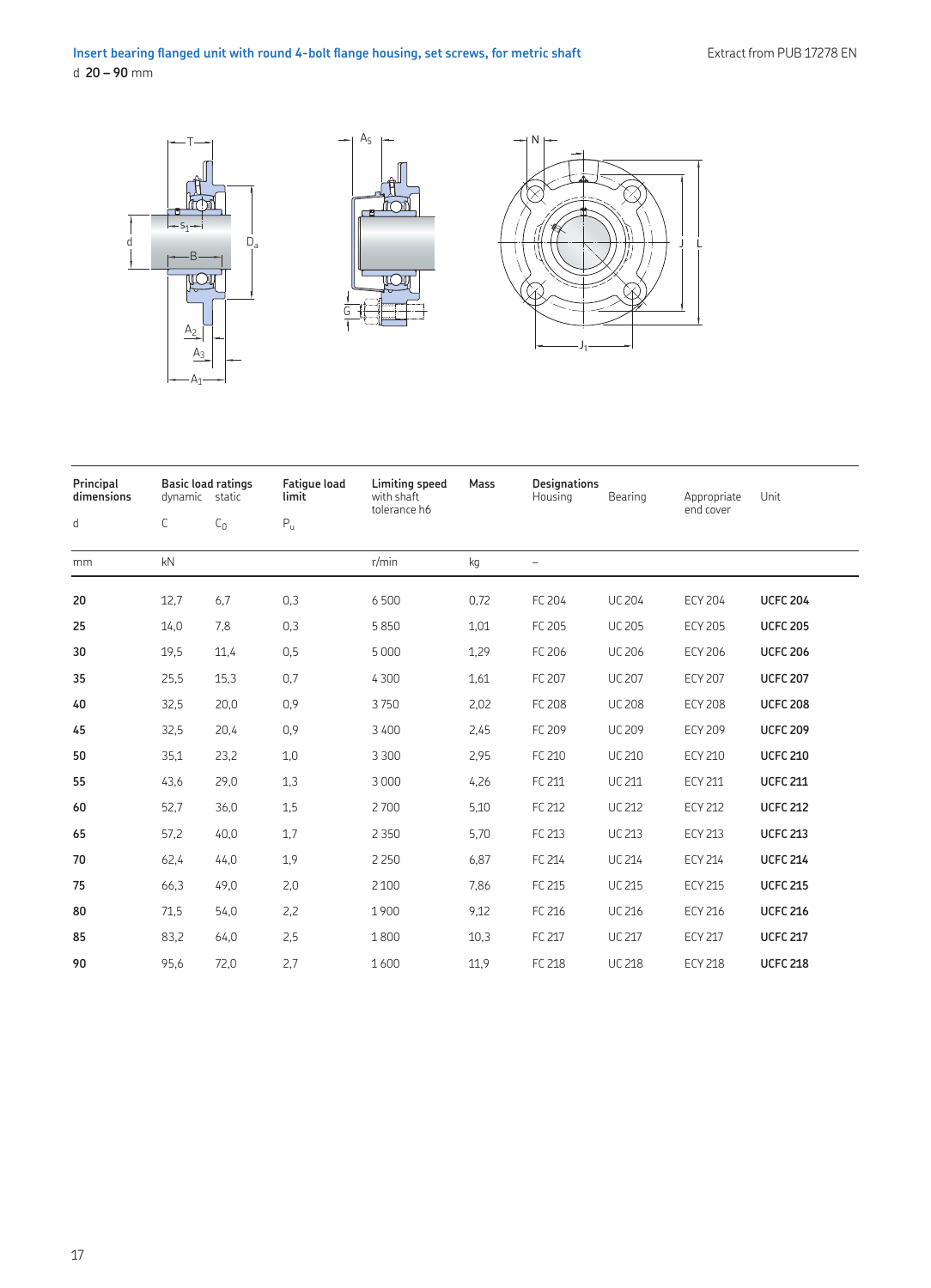**Dimensions**

| d  | $A_1$ | A <sub>2</sub> | $A_3$ | B    | $D_{a}$ | J   | $\mathsf{J}_1$ | L     | $\mathsf{N}$ | G                        | $s_1$ | Τ    | A <sub>5</sub> |
|----|-------|----------------|-------|------|---------|-----|----------------|-------|--------------|--------------------------|-------|------|----------------|
| mm |       |                |       |      |         |     |                |       |              | $\overline{\phantom{0}}$ | mm    |      |                |
| 20 | 26    | 10             | 5     | 31   | 62      | 78  | 55,1           | 100   | 12           | M10                      | 18,3  | 28,3 | 18,5           |
| 25 | 27,3  | 10             | 6     | 34   | 70      | 90  | 63,6           | 115,1 | 12           | M10                      | 19,7  | 29,7 | 18             |
| 30 | 30    | 10             | 8     | 38,1 | 80      | 100 | 70,7           | 124,6 | 12           | M10                      | 22,2  | 32,2 | 20             |
| 35 | 32    | 11             | 8     | 42,9 | 90      | 110 | 77,8           | 134,9 | 14           | M12                      | 25,4  | 36,4 | 22             |
| 40 | 35,7  | 11             | 10    | 49,2 | 100     | 120 | 84,8           | 145,3 | 14           | M12                      | 30,2  | 41,2 | 23,5           |
| 45 | 37,6  | 10             | 12    | 49,2 | 105     | 132 | 93,3           | 160,3 | 16           | M14                      | 30,2  | 40,2 | 23             |
| 50 | 38,8  | 10             | 12    | 51,6 | 110     | 138 | 97,6           | 165,1 | 16           | M14                      | 32,6  | 42,6 | 29,5           |
| 55 | 43    | 13             | 12    | 55,6 | 125     | 150 | 106,1          | 184,9 | 19           | M16                      | 33,4  | 46,4 | 34             |
| 60 | 47,6  | 17             | 12    | 65,1 | 135     | 160 | 113,1          | 195,3 | 19           | M16                      | 39,7  | 56,7 | 35,5           |
| 65 | 50    | 16             | 14    | 65,1 | 145     | 170 | 120,2          | 204,8 | 19           | M16                      | 39,7  | 55,7 | 35,5           |
| 70 | 53,9  | 17             | 14    | 74,6 | 150     | 177 | 125,1          | 215,1 | 19           | M16                      | 44,4  | 61,4 | 38,5           |
| 75 | 55,9  | 18             | 16    | 77,8 | 160     | 184 | 130,1          | 220   | 19           | M16                      | 44,5  | 62,5 | 38,5           |
| 80 | 57,9  | 18             | 16    | 82,6 | 170     | 200 | 141,4          | 239,7 | 23           | M20                      | 49,3  | 67,3 | 41,5           |
| 85 | 62,7  | 18             | 18    | 85,7 | 180     | 208 | 147,1          | 250   | 23           | M20                      | 51,6  | 69,6 | 43,2           |
| 90 | 68,3  | 22             | 18    | 96   | 190     | 220 | 155,5          | 265,1 | 23           | M20                      | 56,3  | 78,3 | 45,3           |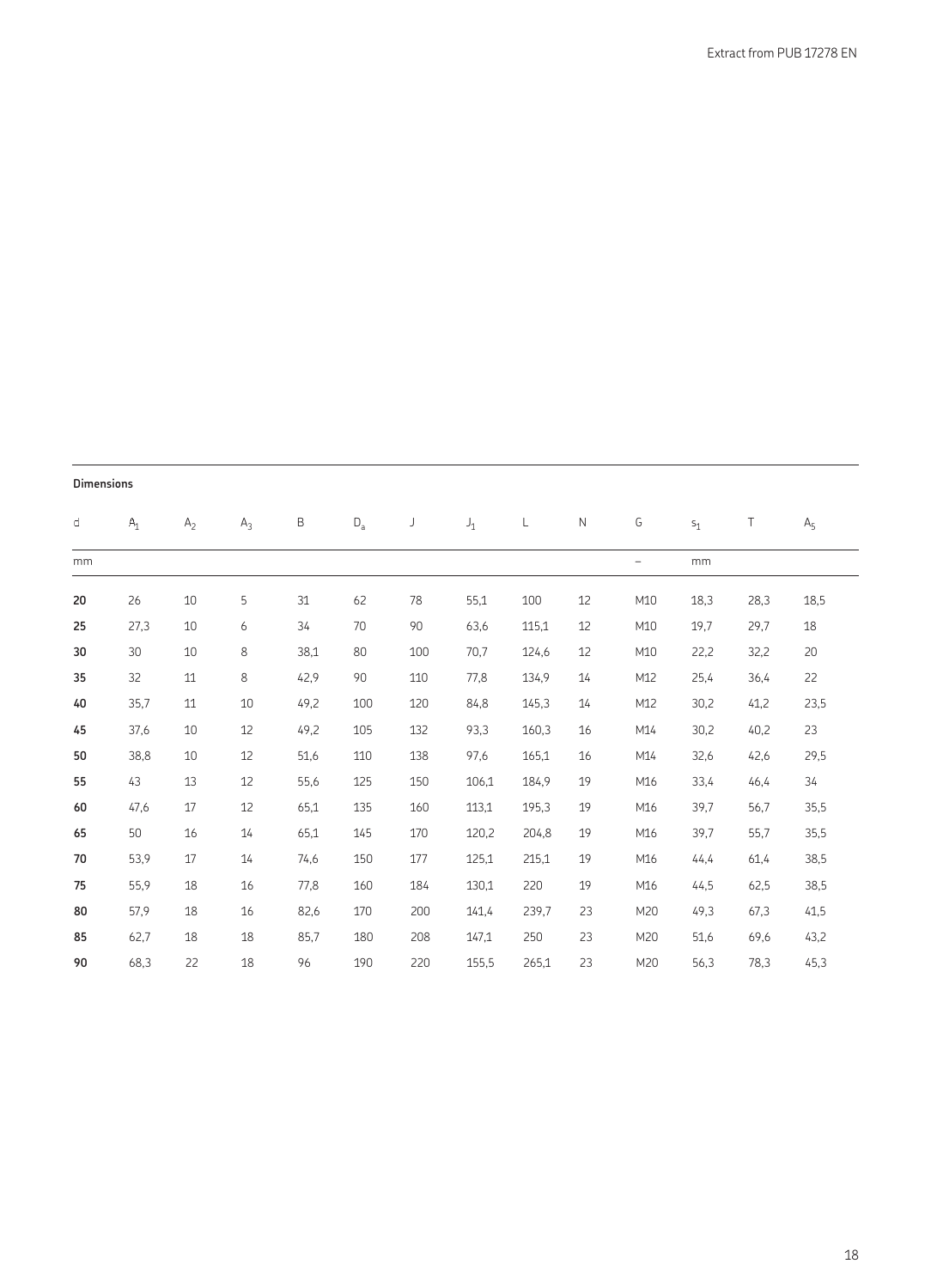





| Principal<br><b>Basic load ratings</b><br>dimensions<br>dynamic |      | static | <b>Fatique load</b><br>limit | <b>Limiting speed</b><br>with shaft<br>tolerance h6 | Mass  | <b>Designations</b><br>Housing | Bearings      | Appropriate<br>end cover | Units           |  |
|-----------------------------------------------------------------|------|--------|------------------------------|-----------------------------------------------------|-------|--------------------------------|---------------|--------------------------|-----------------|--|
| d                                                               | С    | $C_0$  | $\mathsf{P}_\mathsf{u}$      |                                                     |       |                                |               |                          |                 |  |
| mm                                                              | kN   |        |                              | r/min                                               | kg    | $\overline{\phantom{0}}$       |               |                          |                 |  |
| 20                                                              | 12,7 | 6,7    | 0,3                          | 6500                                                | 0,44  | <b>FL 204</b>                  | <b>UC 204</b> | <b>ECY 204</b>           | <b>UCFL 204</b> |  |
| 25                                                              | 14,0 | 7,8    | 0,3                          | 5850                                                | 0,62  | <b>FL 205</b>                  | <b>UC 205</b> | <b>ECY 205</b>           | <b>UCFL 205</b> |  |
| 30                                                              | 19,5 | 11,4   | 0,5                          | 5 0 0 0                                             | 0,90  | <b>FL 206</b>                  | <b>UC 206</b> | <b>ECY 206</b>           | <b>UCFL 206</b> |  |
| 35                                                              | 25,5 | 15,3   | 0,7                          | 4300                                                | 1,19  | FL 207                         | <b>UC 207</b> | <b>ECY 207</b>           | <b>UCFL 207</b> |  |
| 40                                                              | 32,5 | 20,0   | 0,9                          | 3750                                                | 1,53  | <b>FL 208</b>                  | <b>UC 208</b> | <b>ECY 208</b>           | <b>UCFL 208</b> |  |
| 45                                                              | 32,5 | 20,4   | 0,9                          | 3 4 0 0                                             | 1,84  | FL 209                         | <b>UC 209</b> | <b>ECY 209</b>           | <b>UCFL 209</b> |  |
| 50                                                              | 35,1 | 23,2   | 1,0                          | 3 3 0 0                                             | 2,17  | FL 210                         | <b>UC 210</b> | ECY 210                  | <b>UCFL 210</b> |  |
| 55                                                              | 43,6 | 29,0   | 1,3                          | 3000                                                | 3,12  | FL 211                         | <b>UC 211</b> | <b>ECY 211</b>           | <b>UCFL 211</b> |  |
| 60                                                              | 52,7 | 36,0   | 1,5                          | 2700                                                | 3,99  | FL 212                         | <b>UC 212</b> | <b>ECY 212</b>           | <b>UCFL 212</b> |  |
| 65                                                              | 57,2 | 40,0   | 1,7                          | 2 3 5 0                                             | 4,93  | FL 213                         | <b>UC 213</b> | <b>ECY 213</b>           | <b>UCFL 213</b> |  |
| 70                                                              | 62,4 | 44,0   | 1,9                          | 2 2 5 0                                             | 5,46  | FL 214                         | <b>UC 214</b> | <b>ECY 214</b>           | <b>UCFL 214</b> |  |
| 75                                                              | 66,3 | 49,0   | 2,0                          | 2 1 0 0                                             | 5,99  | FL 215                         | <b>UC 215</b> | <b>ECY 215</b>           | <b>UCFL 215</b> |  |
| 80                                                              | 71,5 | 54,0   | 2,2                          | 1900                                                | 7,52  | FL 216                         | <b>UC 216</b> | <b>ECY 216</b>           | <b>UCFL 216</b> |  |
| 85                                                              | 83,2 | 64,0   | 2,5                          | 1800                                                | 8,83  | FL 217                         | <b>UC 217</b> | <b>ECY 217</b>           | <b>UCFL 217</b> |  |
| 90                                                              | 95,6 | 72,0   | 2,7                          | 1600                                                | 10,70 | <b>FL 218</b>                  | <b>UC 218</b> | <b>ECY 218</b>           | <b>UCFL 218</b> |  |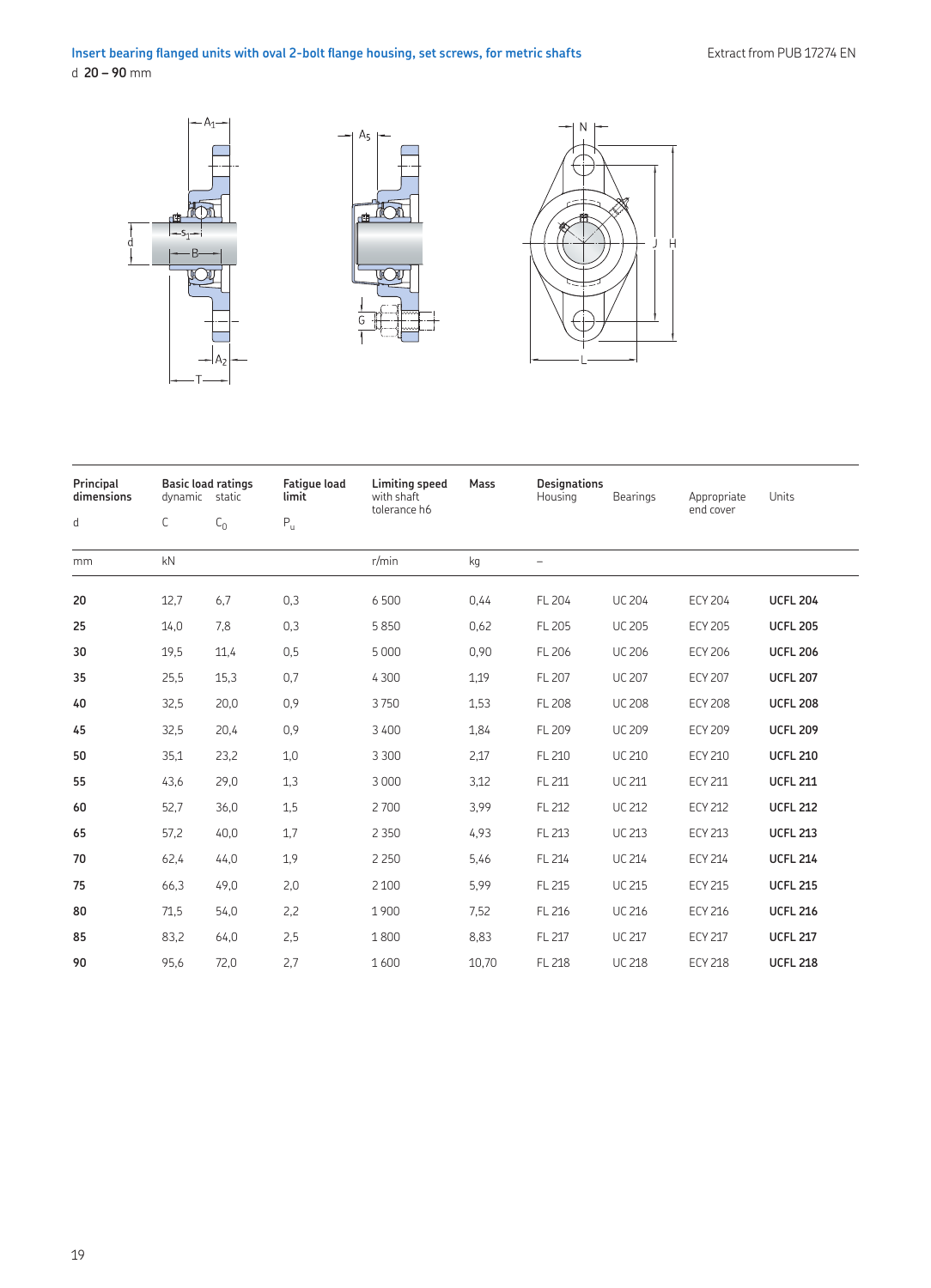**Dimensions** d  $A_1$   $A_2$  B H J L N G  $s_1$  T  $A_5$ mm  $-$  mm 25,5 11,1 31 113 90 60,3 12 M10 18,3 33,3 18,5 27 12,7 34 130,2 99 68,3 16 M14 19,7 35,7 18 30 12,7 38,1 147,6 117 80,2 16 M14 22,2 40,2 20 32 14,3 42,9 161,1 130 89,7 16 M14 25,4 44,4 22 34 14,3 49,2 174,6 144 100 16 M14 30,2 51,2 23,5 35 15,1 49,2 188,1 148 108 19 M16 30,2 52,2 23 39 15,1 51,6 196,9 157 115,1 19 M16 32,6 54,6 29,5 41,4 18,3 55,6 223,8 184 130,2 19 M16 33,4 58,4 34 45 18,3 65,1 250 202 139,7 23 M20 39,7 68,7 35,5 47 19,8 65,1 258 210 154,8 23 M20 39,7 69,7 35,5 50 19,8 74,6 265,1 216 160,3 23 M20 44,4 75,4 38,5 54 20 77,8 275 225 164 23 M20 44,5 78,5 38,5 56 20 82,6 290 233 180 25 M22 49,3 83,3 41,5 60 22 85,7 305 248 190 25 M22 51,6 87,6 43,2 68 23 96 320 265 205 25 M22 56,3 96,3 45,3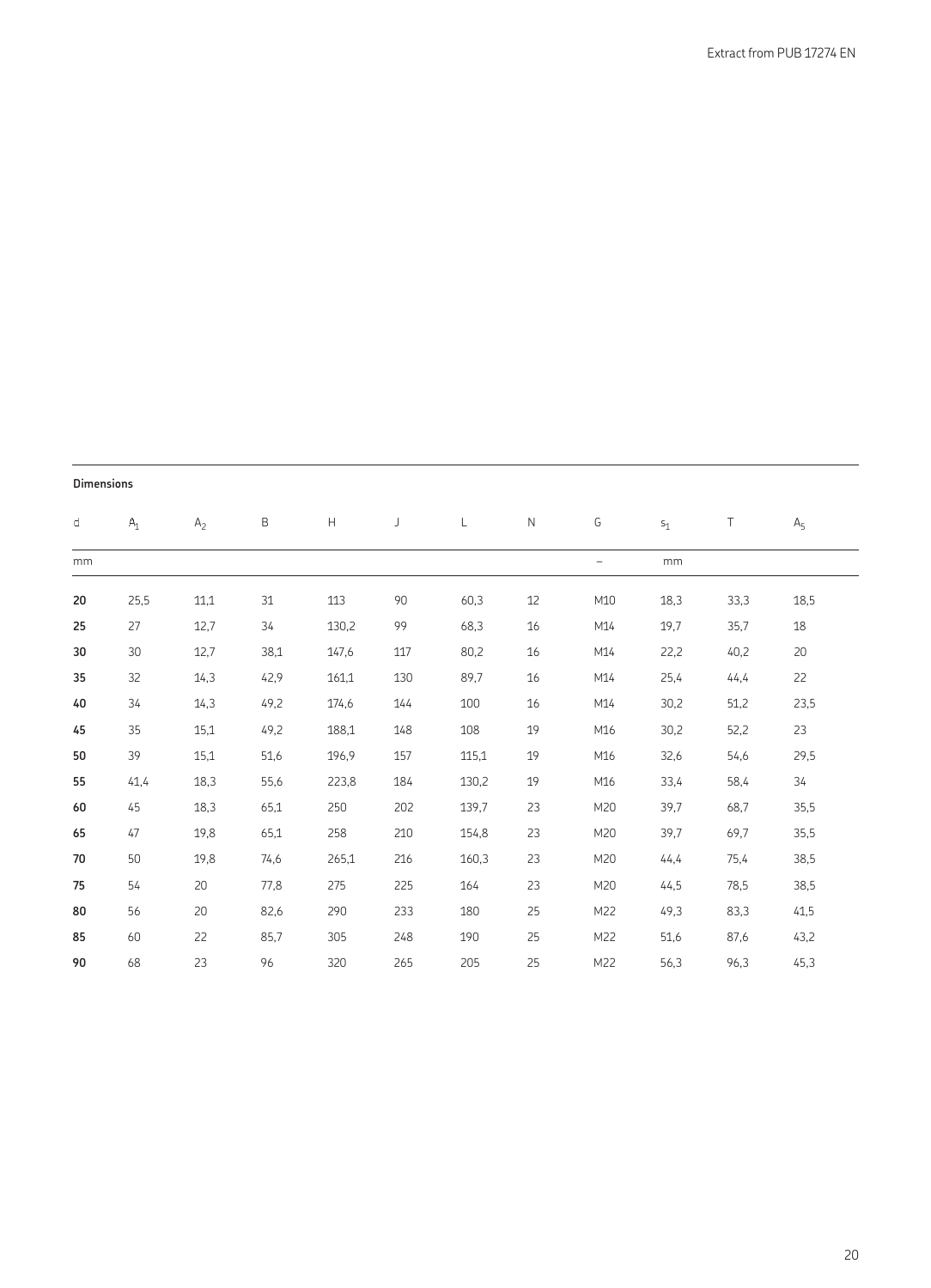

| Principal<br>dimensions | <b>Basic load ratings</b><br>dynamic static |              | <b>Fatigue load</b><br>limit | Limiting speed<br>with shaft<br>tolerance h6 |      | <b>Designations</b><br>Housing | <b>Bearings</b> | Appropriate<br>end cover | <b>Units</b>    |
|-------------------------|---------------------------------------------|--------------|------------------------------|----------------------------------------------|------|--------------------------------|-----------------|--------------------------|-----------------|
| d                       | U                                           | $\sim$<br>ιo | $P_{u}$                      |                                              |      |                                |                 |                          |                 |
| mm                      | kN                                          |              |                              | r/min                                        | kg   | $\qquad \qquad -$              |                 |                          |                 |
| 30                      | 19,5                                        | 11,4         | 0,5                          | 5000                                         | 0,98 | FB 206                         | <b>UC 206</b>   | <b>ECY 206</b>           | <b>UCFB 206</b> |
| 35                      | 25,5                                        | 15,3         | 0,7                          | 4300                                         | 1,29 | FB 207                         | <b>UC 207</b>   | <b>ECY 207</b>           | <b>UCFB 207</b> |
| 40                      | 32,5                                        | 20,0         | 0,9                          | 3750                                         | 1,70 | <b>FB 208</b>                  | <b>UC 208</b>   | <b>ECY 208</b>           | <b>UCFB 208</b> |
| 45                      | 32,5                                        | 20.4         | 0,9                          | 3400                                         | 1,99 | FB 209                         | <b>UC 209</b>   | <b>ECY 209</b>           | <b>UCFB 209</b> |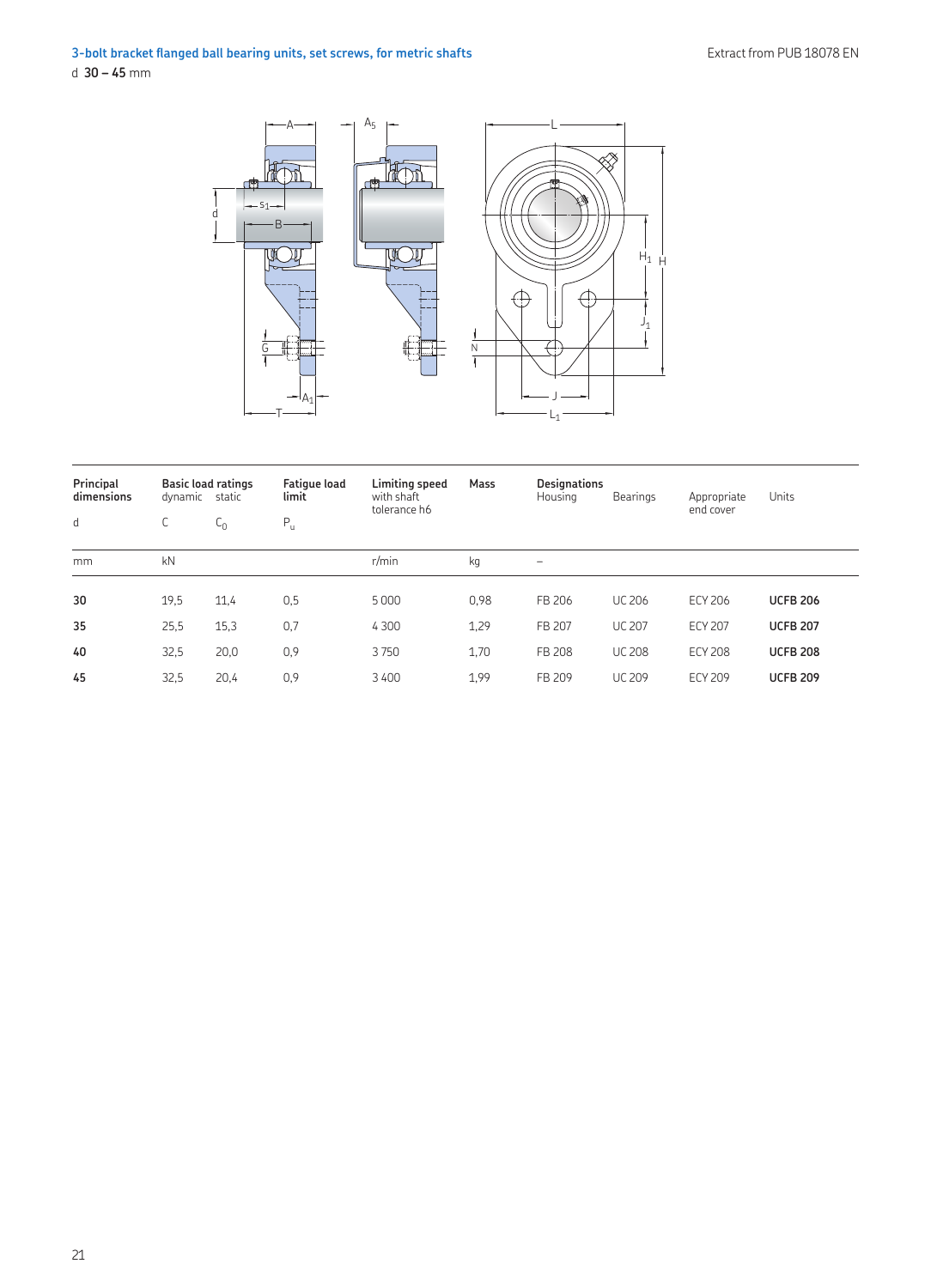| <b>Dimensions</b> |       |       |      |    |       |     |       |       |       |                |      |      |       |                |
|-------------------|-------|-------|------|----|-------|-----|-------|-------|-------|----------------|------|------|-------|----------------|
| d                 | H     | L.    | А    | J  | $J_1$ | N   | $H_1$ | $L_1$ | $A_1$ | A <sub>5</sub> | T.   | B    | $S_1$ | G              |
| mm                |       |       |      |    |       |     |       |       |       |                |      |      |       |                |
| 30                | 136,5 | 82,6  | 30   | 40 | 29    | 9,5 | 50    | 69,9  | 9,5   | 22,5           | 40,9 | 38,1 | 15,9  | M <sub>8</sub> |
| 35                | 144   | 90    | 33,5 | 46 | 32    | 9,5 | 55    | 82,6  | 12,7  | 24,5           | 44,4 | 42,9 | 17,5  | M8             |
| 40                | 164,3 | 100   | 35,7 | 50 | 41    | 11  | 60    | 77,8  | 15,9  | 26             | 51,2 | 49,2 | 19    | M10            |
| 45                | 175,5 | 106,4 | 36,8 | 54 | 43    | 11  | 65    | 80,2  | 18,3  | 26,5           | 50,2 | 49,2 | 19    | M10            |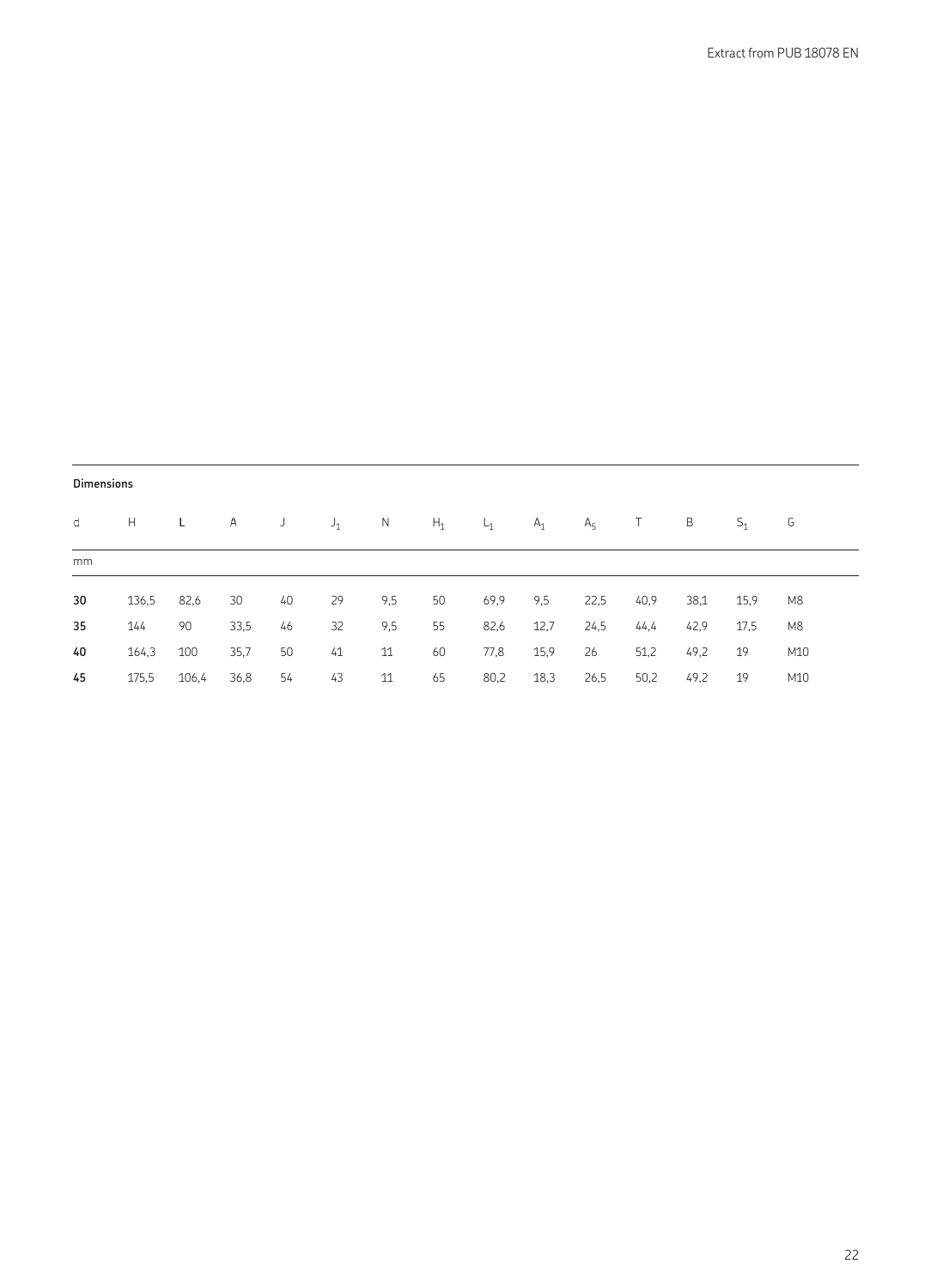

| Principal<br>dimensions | <b>Basic load ratings</b><br>dynamic static |       | <b>Fatigue load</b><br>limit | <b>Limiting speed</b><br>with shaft<br>tolerance h6 | Mass  | <b>Designations</b><br>Housing | <b>Bearings</b> | Appropriate<br>end cover | Units          |
|-------------------------|---------------------------------------------|-------|------------------------------|-----------------------------------------------------|-------|--------------------------------|-----------------|--------------------------|----------------|
| d                       | С                                           | $C_0$ | $\mathsf{P}_\mathsf{u}$      |                                                     |       |                                |                 |                          |                |
| mm                      | kN                                          |       |                              | r/min                                               | kg    |                                |                 |                          |                |
| 20                      | 12,7                                        | 6,7   | 0,3                          | 6500                                                | 0.70  | T 204                          | <b>UC 204</b>   | <b>ECY 204</b>           | <b>UCT 204</b> |
| 25                      | 14,0                                        | 7,8   | 0,3                          | 5850                                                | 0,78  | T 205                          | <b>UC 205</b>   | <b>ECY 205</b>           | <b>UCT 205</b> |
| 30                      | 19,5                                        | 11,4  | 0,5                          | 5000                                                | 1,22  | T 206                          | <b>UC 206</b>   | <b>ECY 206</b>           | <b>UCT 206</b> |
| 35                      | 25,5                                        | 15,3  | 0,7                          | 4 3 0 0                                             | 1,62  | T 207                          | <b>UC 207</b>   | <b>ECY 207</b>           | <b>UCT 207</b> |
| 40                      | 32,5                                        | 20,0  | 0,9                          | 3750                                                | 2,37  | T 208                          | <b>UC 208</b>   | <b>ECY 208</b>           | <b>UCT 208</b> |
| 45                      | 32,5                                        | 20,4  | 0,9                          | 3400                                                | 2,33  | T 209                          | <b>UC 209</b>   | <b>ECY 209</b>           | <b>UCT 209</b> |
| 50                      | 35,1                                        | 23,2  | 1,0                          | 3 3 0 0                                             | 2,50  | T 210                          | <b>UC 210</b>   | <b>ECY 210</b>           | <b>UCT 210</b> |
| 55                      | 43,6                                        | 29,0  | 1,3                          | 3000                                                | 3,92  | T 211                          | <b>UC 211</b>   | <b>ECY 211</b>           | <b>UCT 211</b> |
| 60                      | 52,7                                        | 36,0  | 1,5                          | 2700                                                | 4,81  | T 212                          | <b>UC 212</b>   | <b>ECY 212</b>           | <b>UCT 212</b> |
| 65                      | 57,2                                        | 40,0  | 1,7                          | 2 3 5 0                                             | 6,78  | T 213                          | <b>UC 213</b>   | <b>ECY 213</b>           | <b>UCT 213</b> |
| 70                      | 62,4                                        | 44,0  | 1,9                          | 2 2 5 0                                             | 6,93  | T 214                          | <b>UC 214</b>   | <b>ECY 214</b>           | <b>UCT 214</b> |
| 75                      | 66,3                                        | 49,0  | 2,0                          | 2100                                                | 7,75  | T 215                          | <b>UC 215</b>   | <b>ECY 215</b>           | <b>UCT 215</b> |
| 80                      | 71,5                                        | 54,0  | 2,2                          | 1900                                                | 8,18  | T 216                          | <b>UC 216</b>   | <b>ECY 216</b>           | <b>UCT 216</b> |
| 85                      | 83,2                                        | 64,0  | 2,5                          | 1800                                                | 10,88 | T 217                          | <b>UC 217</b>   | <b>ECY 217</b>           | <b>UCT 217</b> |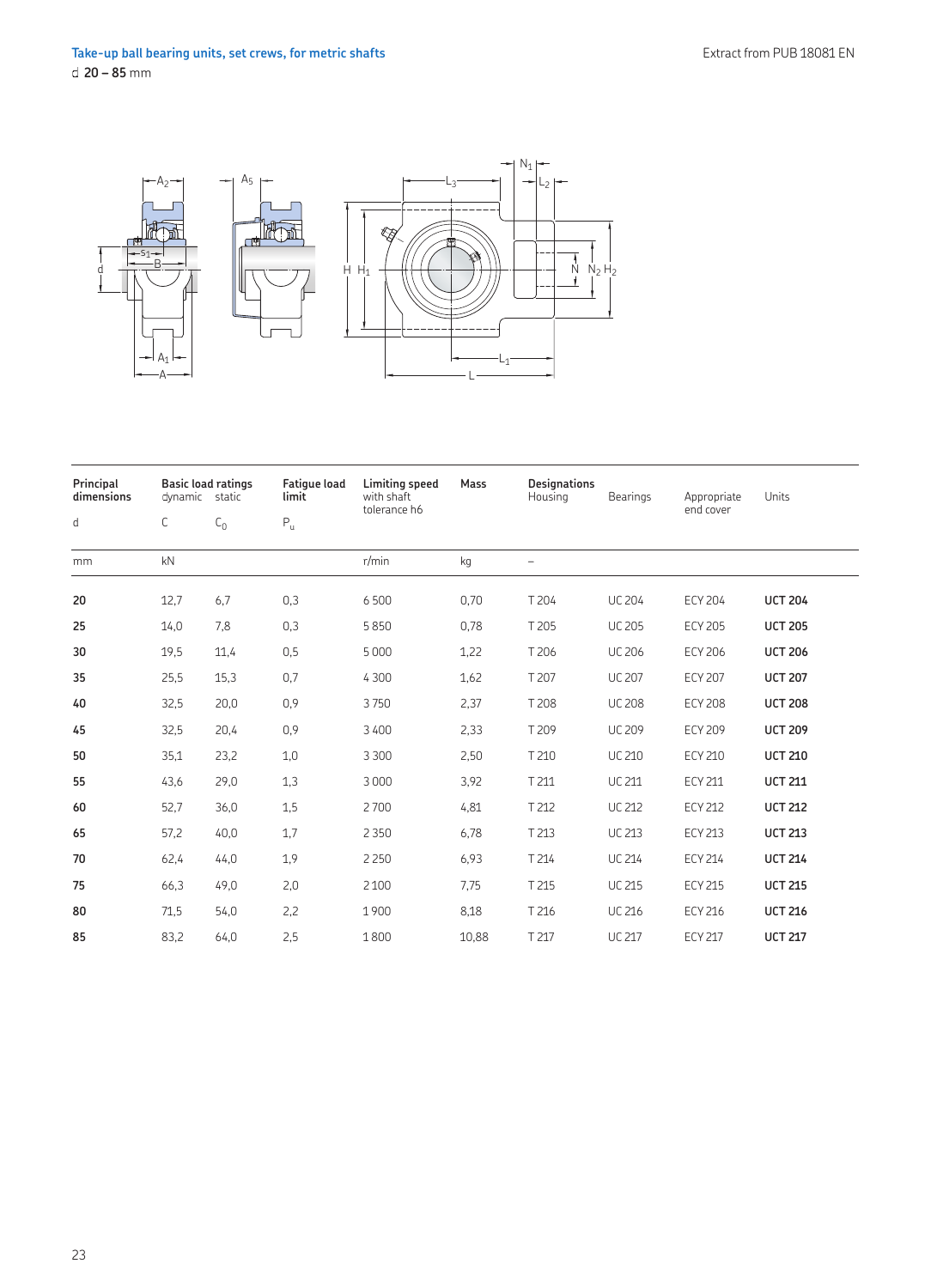| <b>Dimensions</b> |      |                |                |         |       |       |                |     |       |                |       |    |       |                |      |       |
|-------------------|------|----------------|----------------|---------|-------|-------|----------------|-----|-------|----------------|-------|----|-------|----------------|------|-------|
| d                 | Α    | A <sub>1</sub> | A <sub>2</sub> | $A_{5}$ | Н     | $H_1$ | H <sub>2</sub> | L   | $L_1$ | L <sub>2</sub> | $L_3$ | N  | $N_1$ | N <sub>2</sub> | B    | $S_1$ |
| mm                |      |                |                |         |       |       |                |     |       |                |       |    |       |                |      |       |
| 20                | 31,8 | 12             | 20,6           | 20,5    | 88,9  | 76    | 50,8           | 96  | 61,1  | 10,3           | 50,8  | 19 | 15,9  | 31,8           | 31   | 18,3  |
| 25                | 31,8 | 12             | 23,8           | 20,5    | 88,9  | 76    | 50,8           | 99  | 61,9  | 10,3           | 50,8  | 19 | 15,9  | 31,8           | 34   | 19.7  |
| 30                | 37,3 | 12             | 27,8           | 22,5    | 102,4 | 89    | 56,4           | 115 | 69,9  | 10,3           | 57,2  | 22 | 15,9  | 37,3           | 38,1 | 22.2  |
| 35                | 37,3 | 12             | 30,2           | 24,5    | 102,4 | 89    | 64,3           | 131 | 77,8  | 12,7           | 64,3  | 22 | 15,9  | 37,3           | 42,9 | 25.4  |
| 40                | 49,2 | 16             | 33,3           | 26      | 114,3 | 102   | 83,3           | 146 | 88,1  | 15,9           | 83,3  | 29 | 19,1  | 49,2           | 49,2 | 30.2  |
| 45                | 49,2 | 16             | 34,9           | 26,5    | 116,7 | 102   | 83,3           | 146 | 87,3  | 15,9           | 83,3  | 29 | 21,1  | 51,2           | 49,2 | 30.2  |
| 50                | 49,2 | 16             | 37,3           | 33      | 116,7 | 102   | 83,3           | 151 | 89,7  | 15,9           | 85,7  | 29 | 19,1  | 49,2           | 51,6 | 32.6  |
| 55                | 64,3 | 22             | 38,1           | 37,5    | 146,1 | 130   | 102,4          | 173 | 106,4 | 19,1           | 95,3  | 35 | 25,4  | 64,3           | 55,6 | 33.4  |
| 60                | 64,3 | 22             | 42,1           | 39      | 146,1 | 130   | 102,4          | 196 | 119,1 | 19,1           | 102,4 | 35 | 31,8  | 64,3           | 65,1 | 39.4  |
| 65                | 69,9 | 26             | 43,7           | 39      | 166,7 | 151   | 111,1          | 226 | 137,3 | 20,6           | 120,7 | 41 | 31,8  | 69,9           | 65,1 | 39.4  |
| 70                | 69,9 | 26             | 46             | 41,5    | 166,7 | 151   | 111,1          | 226 | 137,3 | 20,6           | 120,7 | 41 | 31,8  | 69,9           | 74,6 | 44.4  |
| 75                | 69,9 | 26             | 47,6           | 41,5    | 166,7 | 151   | 111,1          | 234 | 139,7 | 20,6           | 120,7 | 41 | 31,8  | 69,9           | 77,8 | 44.5  |
| 80                | 69,9 | 26             | 50,8           | 41,5    | 184,2 | 165   | 111,1          | 237 | 139,7 | 20,6           | 120,7 | 41 | 31,8  | 69,9           | 82,6 | 49.3  |
| 85                | 73   | 30             | 54             | 43      | 198   | 173   | 124            | 263 | 162   | 29             | 157   | 48 | 38    | 73             | 85,7 | 51.6  |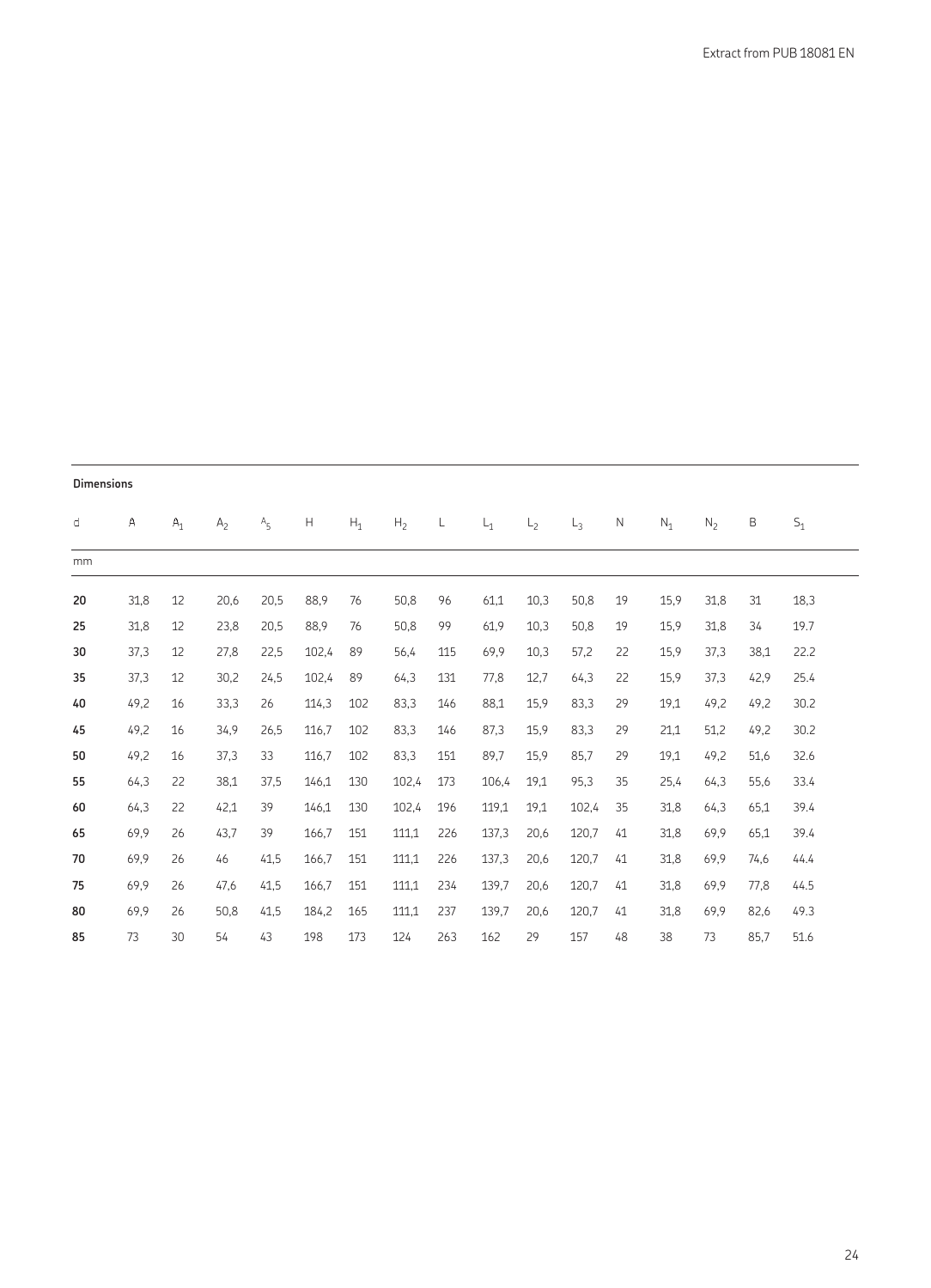

| Principal<br>dimensions<br>d | <b>Basic load ratings</b><br>dynamic static<br>C | $C_0$ | <b>Fatique load</b><br>limit<br>$P_u$ | Limiting speed<br>with shaft<br>tolerance h6 | Mass | <b>Designations</b><br>Housing | Bearing       | Unit            |
|------------------------------|--------------------------------------------------|-------|---------------------------------------|----------------------------------------------|------|--------------------------------|---------------|-----------------|
| mm                           | kN                                               |       |                                       | r/min                                        | kg   |                                |               |                 |
| 20                           | 12,7                                             | 6,7   | 0,3                                   | 6500                                         | 0,54 | PA 204                         | <b>UC 204</b> | UCPA204         |
| 25                           | 14,0                                             | 7,8   | 0,3                                   | 5850                                         | 0,77 | PA205                          | <b>UC 205</b> | <b>UCPA 205</b> |
| 30                           | 19,5                                             | 11,4  | 0,5                                   | 5 0 0 0                                      | 1,02 | PA 206                         | <b>UC 206</b> | <b>UCPA206</b>  |
| 35                           | 25,5                                             | 15,3  | 0,7                                   | 4300                                         | 1,46 | PA 207                         | <b>UC 207</b> | <b>UCPA207</b>  |
| 40                           | 32,5                                             | 20,0  | 0,9                                   | 3750                                         | 1,67 | <b>PA 208</b>                  | <b>UC 208</b> | <b>UCPA 208</b> |
| 45                           | 32,5                                             | 20,4  | 0,9                                   | 3400                                         | 1,86 | PA209                          | <b>UC 209</b> | <b>UCPA209</b>  |
| 50                           | 35,1                                             | 23,2  | $\mathbf 1$                           | 3 3 0 0                                      | 2,25 | PA 210                         | <b>UC 210</b> | <b>UCPA210</b>  |